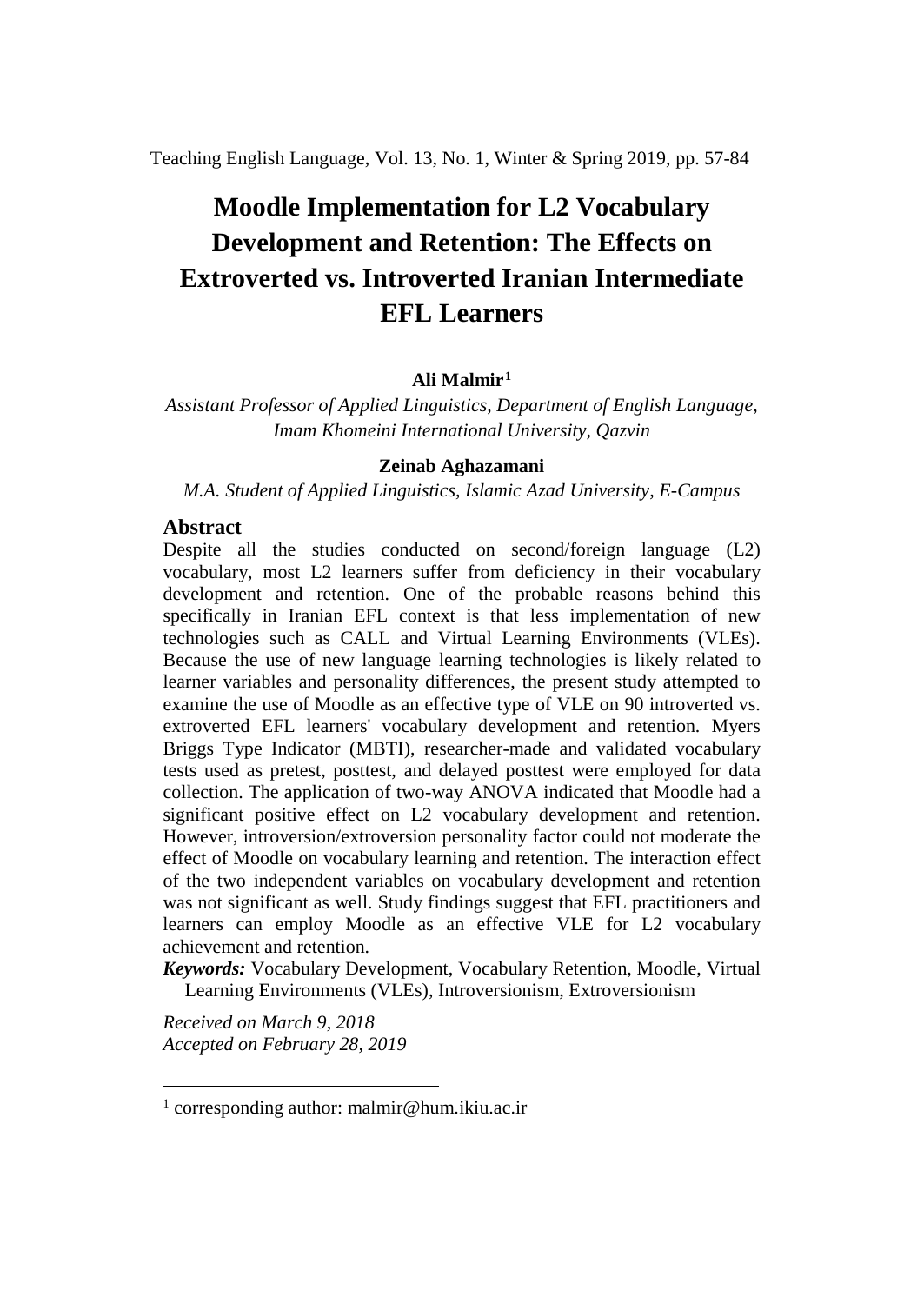Moodle Implementation …

#### **1. Introduction**

Vocabulary plays a pivotal role in the process of learning a foreign language (FL). One of the major concerns among all L2 teachers and researchers is how to efficiently improve learners' vocabulary. In this regard, Zimmerman (2013) points out that vocabulary learning has been the headache of the second language learners and is central to language acquisition, whether the language is first, second, or foreign. In Nation's (2001) opinion, the most frustrating experience in using another language is the inability to use the words that we need to express ourselves. Learning vocabulary is one of the most challenging learning tasks facing L2 learners. According to the latest research, this challenge comes from two important reasons: one reason is that there are a large number of words to be learnt, and the other is that little attention has been paid to the problems of students in this regard (Hill, 1998; Nation, 2006; Sonbul & Schmitt, 2013; Schmitt, 2014). Such being the case, conducting more research on novel ways to facilitate vocabulary learning seems highly warranted.

The other consideration of this study is vocabulary retention. The question of how vocabulary can be taught efficiently in a way that engages the learner and promotes long-term retention for easy retrieval for future communication needs to be addressed. Indeed, the question of what types of input the teacher can deliver in the class so as to transfer vocabulary from input to intake has remained widely unanswered (Schmitt  $&$  Schmitt, 2014). As Nation (2006) commented, L2 learners need to internalize the new words and store them in long-term memory in order to easily use them in oral and written communication.

Likewise, in Iran's EFL context, how long a learned word remains actively in mind has been among the primary concerns of Iranian English teachers. More often than not, many Iranian learners complain about forgetting the words they have learned previously, which can be arguably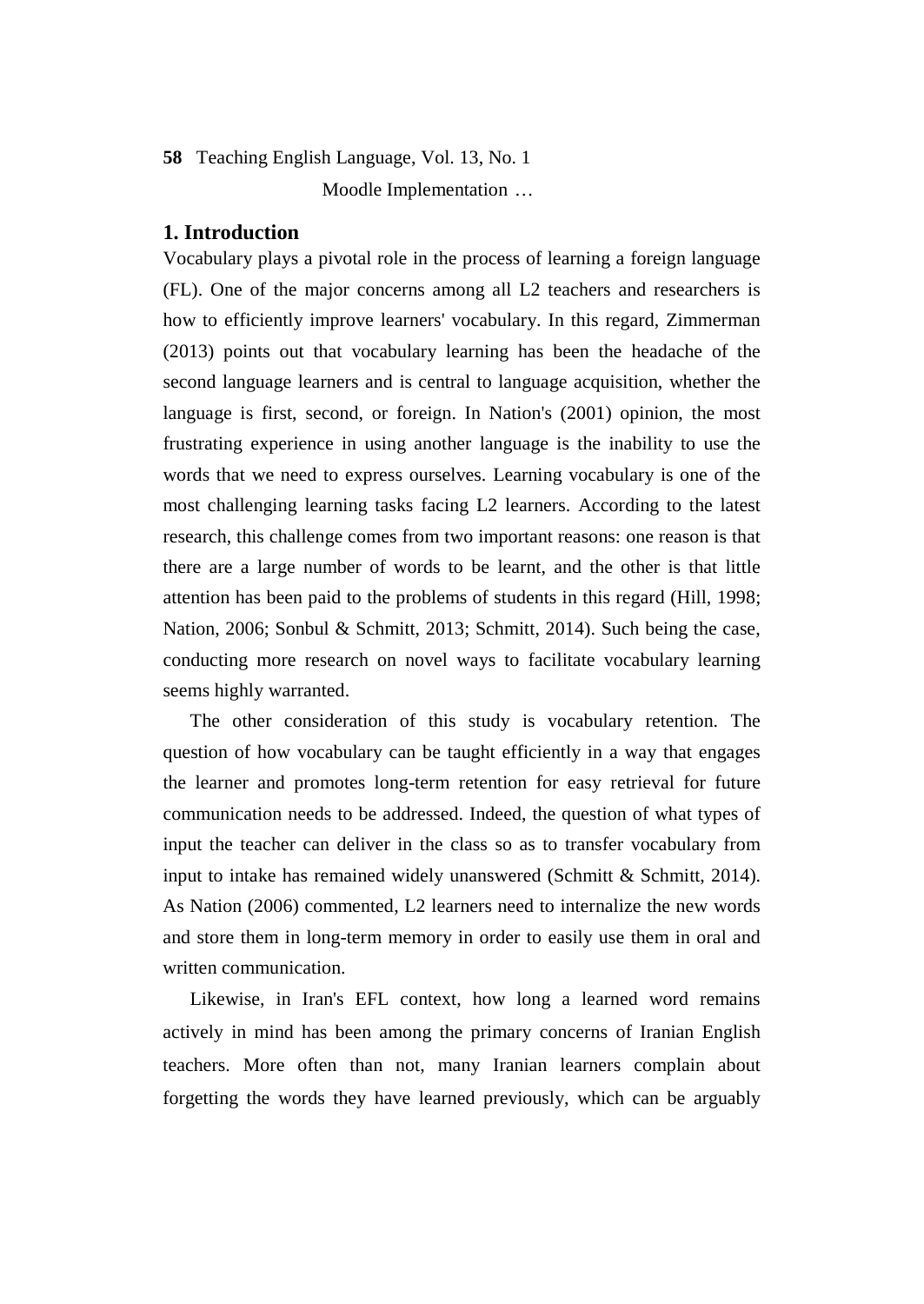# Teaching English Language, Vol. 13, No. 1 **59** Malmir & Aghazamani

attributed to lack of lexical retention among them. That is why devising some novel ways to help English learners gain better retention of words is highly essential.

On the other hand, recent years have shown a boom of interest in using computers for foreign language teaching and learning (Ayres, 2002; Barker & Gossman, 2013; Burston, 2013; Dudeney & Hockly, 2007; Gunduz, 2005; Murphy, 2009; Walker & White, 2013). A decade ago, the use of computers in the language classroom was of concern only to a small number of specialists in western countries. However, with the advent of multimedia computing and the Internet, the role of computers in language instruction has now become an important issue confronting large numbers of language teachers throughout the world. However, as Dudeney and Hockly (2007) pointed out, L2 instructors need to understand how CALL can best be used to offer effective instruction to language learners.

It has already been hypothesized (Brown, 2014) that extraversion and introversion, among other personality variables, may have some influence on second language achievement. It should be recalled that extraversion is generally viewed as a continuum ranging from introversion to extraversion. In language learning, extraversion has been thought of as a continuum, which is more likely to be operative in a second language than a foreign language situation (Ellis, 2008). Despite this, no study is available to show the effect of using VLE's, in this study Moodle, on introverted and extroverted learners. Similarly, to the best of the researcher's knowledge, very few studies about the application of Moodle in Iranian context are found in the literature. This, therefore, entails that further research be conducted to fill this gap.

## **2. Literature Review**

### **2.1 CALL and VLEs for Language Learning**

There is no doubt that technology has perfectly gained a unique position in the realm of language teaching and learning. Indeed, these days it is hardly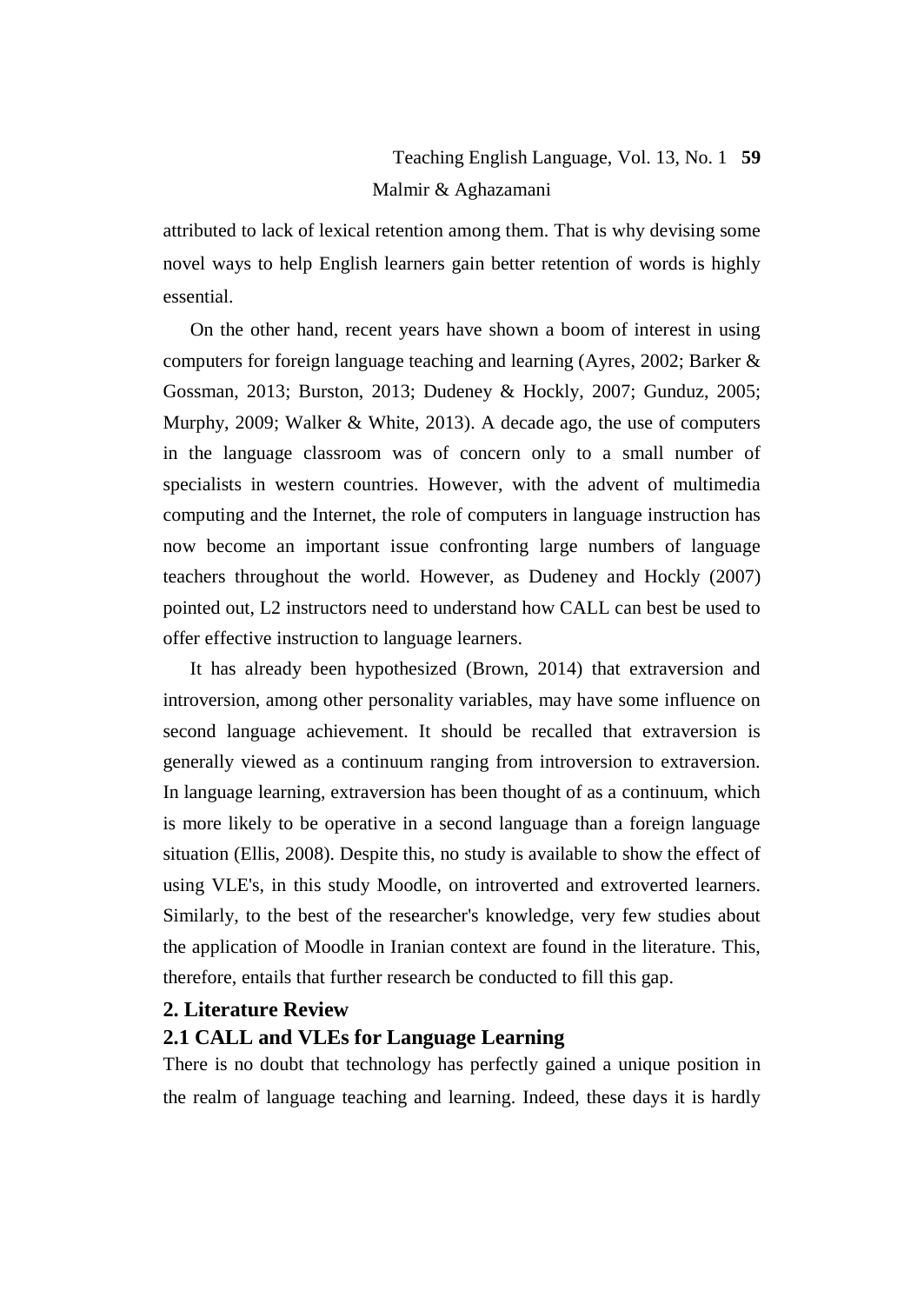# **60** Teaching English Language, Vol. 13, No. 1 Moodle Implementation …

ever possible to envisage L2 instruction and learning happening divorced from technology interventions. In this regard, the first example that conjures up in mind is the Internet. At present, many EFL teachers are constantly integrating Internet English lessons into their class programs simply because they have witnessed the numerous advantages offered by this learning medium (Walker & White, 2013). The Internet opens an endless supply of academic sources and teaching material for EFL teachers interested in incorporating them into their current programs as many advocates recommend them. Among them, Warschauer, Shetzer, and Meloni (2001) stated that "authenticity, literacy, interaction, vitality and learners' empowerment" (p. 7) are the main reasons for using the Internet for English teaching.

 Computer-Assisted Language Learning (CALL) is seen as an approach to teaching and learning language in which the computer is employed as an assistant to the presentation and assessment of material, which includes a substantial interactive element (Burston, 2013). As a pioneer in CALL research domain, Levy (1997) defines CALL as "the search for and study of applications of the computer in language teaching and learning". This term emerged as researchers in CALL tried to incorporate concepts from SLA into the development of CALL. As Tower (2000) pointed out, instructional designers were looking for some premises to help them make some of the many decisions they are faced with in designing software for instructional purposes. Moreover, teachers need some theoretical foundations to help them assess their learners through CALL.

In the late 1990s, CALL pedagogy was being framed in terms of perspectives from SLA (Tower, 2000). Chapelle (2001) proposed some ways in which CALL tasks can engage learners in interaction, thereby fostering meaningful acquisition. She then described different aspects of instructional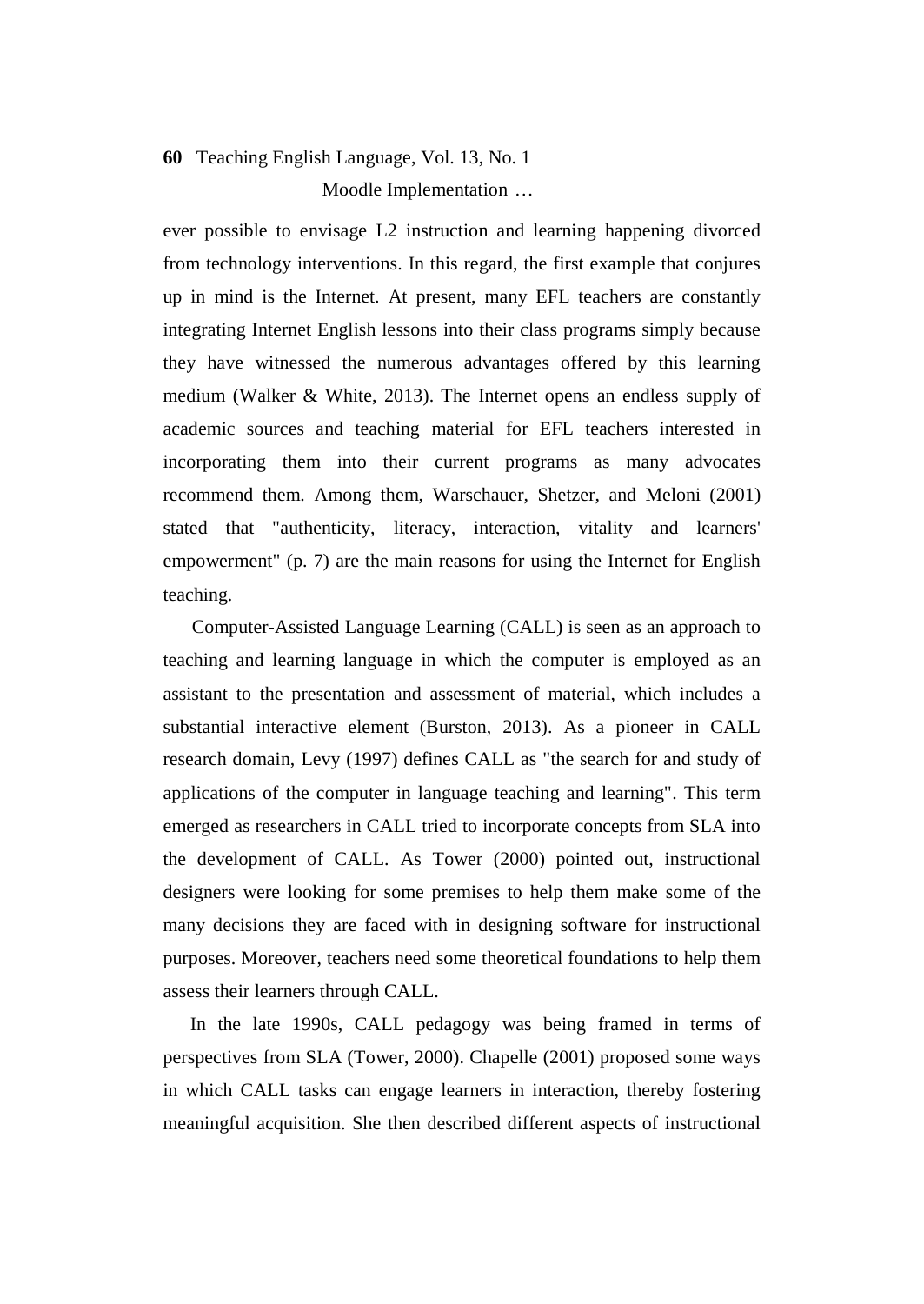# Teaching English Language, Vol. 13, No. 1 **61** Malmir & Aghazamani

design that can be incorporated into CALL tasks. More recently, Wu, et. al (2011) listed some methodological principles of language teaching which can be operationalized through CALL pedagogy including numerous learning tasks (e.g., use tasks, not texts, as the unit of analysis), input (e.g., elaborate input), learning processes (e.g., provide negative feedback), and learners (e.g., individualize learning).

CALL has undergone quite a large number of advancements, among which Virtual Learning Environments (called VLE hereafter) stands out. The main point about a VLE is that it can be described an institution-wide system which is used by many educators to present a variety of courses; it is not limited to one course only (Dudeney & Hockly, 2007; Weller, 2007). VLE's are of tremendous help to those educators who want to take advantage of the benefits offered by the Internet to support their L2 teaching activities, but end up with realizing that creating Internet resources that are stimulating, appealing, easy to use and educationally sound is painfully time consuming and requires considerable expertise. In fact, VLEs allow educators to create resources quickly and without the need to develop technical skills (Weller, 2007). More specifically, VLEs provide an integrated set of Internet tools, which enable easy upload of materials and offer a consistent look and feel that can be customized by the user. Some popular commercial VLEs currently being used around the world include Blackboard, WebCT1, and Moodle, the latter of which will be explained in more depth, as it was chosen for the purposes of the study.

#### **2.2 Moodle**

Modular Object Oriented Dynamic Learning Environment (MOODLE) is considered is a very prominent and free software in western world educational systems (Beaty, & Ulasewicz, 2006). Moodle, which is a wellknown VLE, is a powerful network simulation program that allows students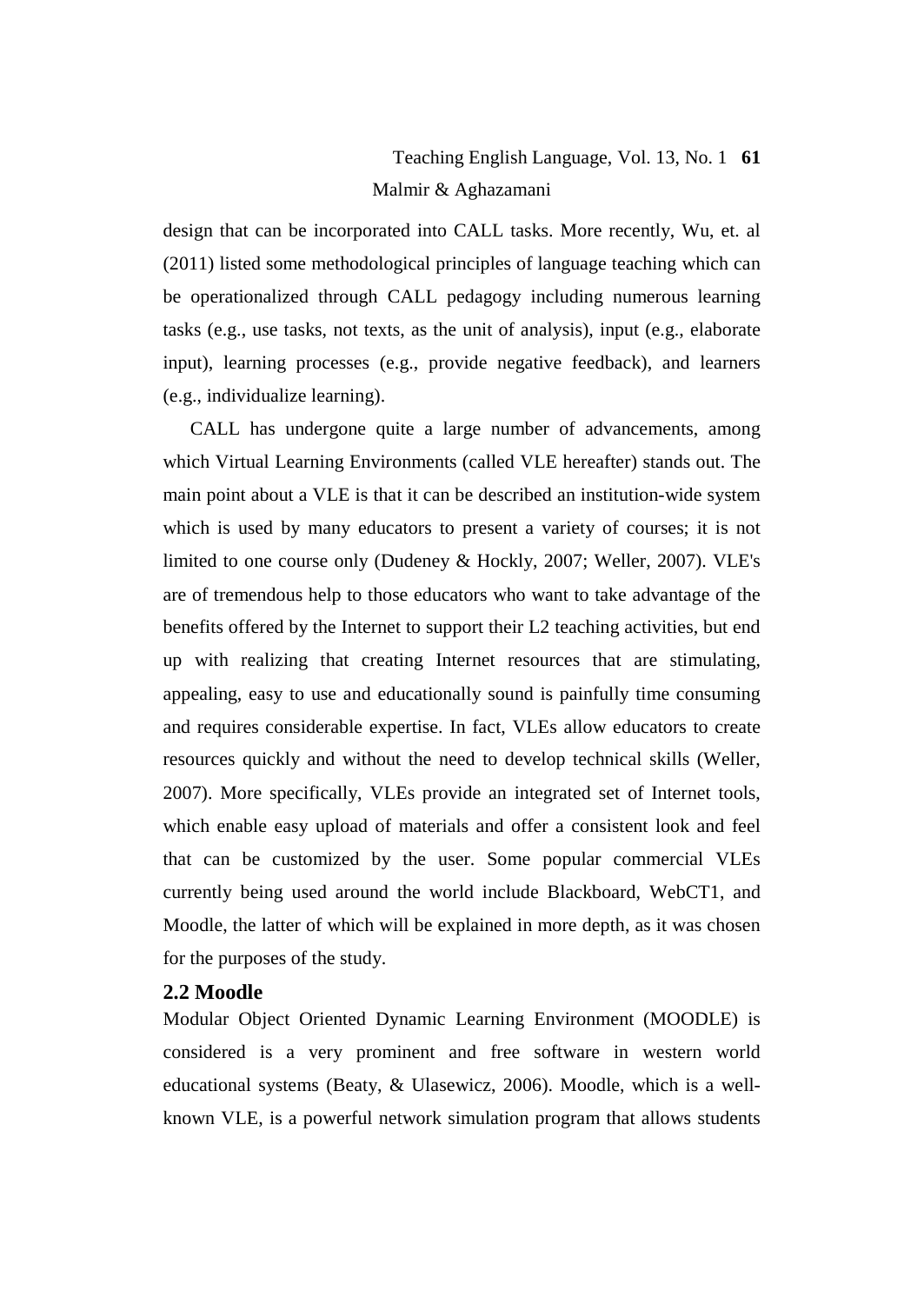# **62** Teaching English Language, Vol. 13, No. 1 Moodle Implementation …

to take up their education virtually. Moodle provides simulation, visualization, authoring, assessment, and collaboration capabilities and facilitates the teaching and learning of all the fields including L2 teaching and learning (Murphy, 2009). This software, moreover, includes various pieces of equipment in its virtual classroom, thus allowing students to create a network with an almost unlimited number of devices, encouraging practice, discovery, and troubleshooting. The simulation-based learning environment of Moodle helps students develop many essential skills such as problem solving and critical thinking as two major concepts in an L2 setting. Additionally, Moodle allows teachers to easily teach and demonstrate complex concepts and even evaluate their students at the end of the virtual semester (Beatty & Ulasewicz, 2006).

Regarding the mechanism of this software, it should be said this software is downloadable without any pay needed and can be readily used on the computer. Moodle's main structure is arranged according to the requirements of the course. These are some pages in Moodle which teachers can deliver their resources and activities to their students (Stanford, 2009). These pages might include various layouts but they normally have some central sections in which materials are shown along with some side blocks which offer extra features or comments. Having registered and obtained a username and password, students and teachers can have instructional sessions. A logged-in user can access areas of Moodle such as their courses or profile from the Navigation block and Settings block. What a user sees in these blocks depends on their role and any privileges granted them by the administrator. In addition, depending on the syllabus defined by the teacher, the teaching materials and methods can be determined and thereafter the whole course will be initiated. In fact, courses can contain content for a year's studies, a single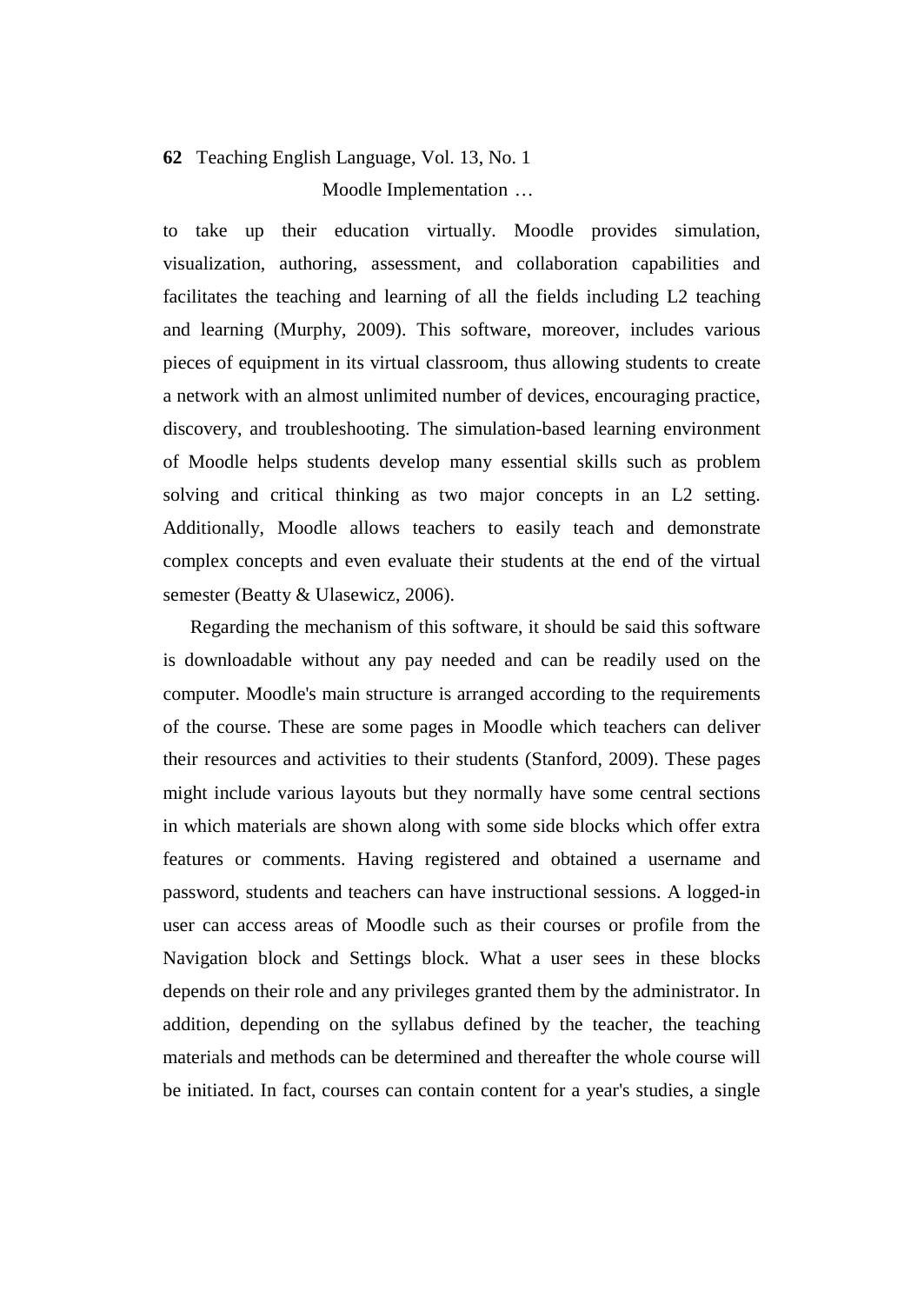# Teaching English Language, Vol. 13, No. 1 **63** Malmir & Aghazamani

session or any other variants depending on the teacher or institute. They can be used by one teacher or shared by a group of teachers.

# **2.3 Introversion vs. Extroversion Personality Type**

People possess various characteristics which have an effect on their life; even the way they learn is affected by these features. One reason for possessing these different characteristics is associated with personality types of people. Among all the personality types ever investigated, introversion and extraversion have attracted considerable attention on the side of the researchers of this field (Brown, 2014; Ellis, 2008).

According to Brown (2014), extroverts talk more, louder and more over and over again, with much less pauses and hesitations, they have higher speech rates, smaller silences, a greater verbal output, a lower type/token ratio and a less formal language, while introverts use a wider vocabulary. Extraverts also use more positive emotion words, and show more agreements and words of flattery than introverts (Ellis, 2008).

As far as the relationship between L2 vocabulary is concerned, more studies have supported a stronger relationship between being extrovert and learning more L2 words (e.g., Carrell, Prince, & Astika, 1996; Dewaele & Furnham, 1999; Golaghaei & Sadighi, 2013). Golaghaei and Sadighi (2013), for example, reported that extroverted EFL learners were better that the introvert counterparts in acquiring both passive and active words. However, no study has so far examined the effect of these two personality types on vocabulary development and retention when it is taught via the implementation of Moodle. Thus, the purpose of this study was to examine the effect of implementing Moodle as one of the main VLE's on the development and retention of vocabulary among introverted and extraverted learners.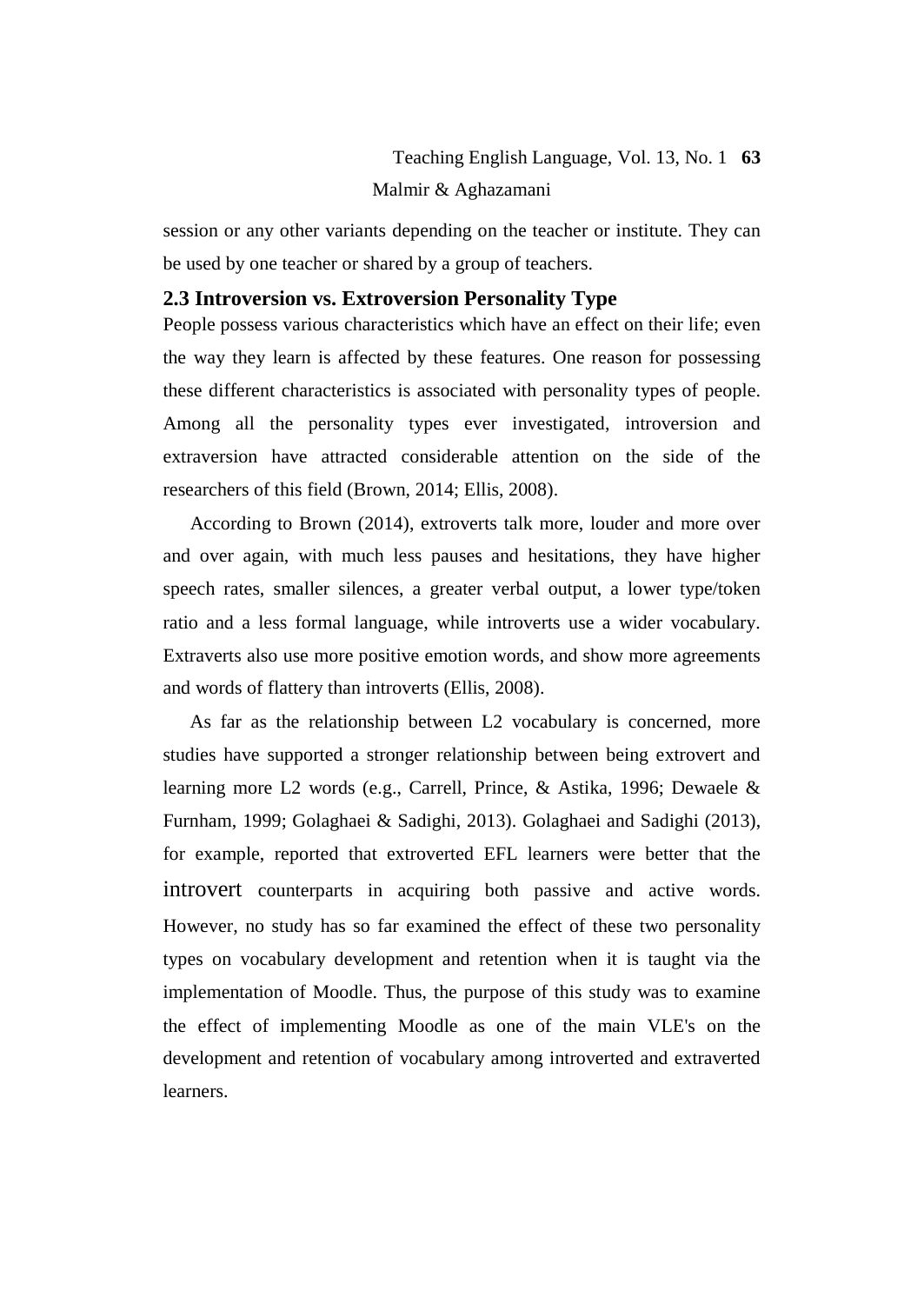Moodle Implementation …

## **3. Research Questions**

To fulfill the purposes of the present study, the following research questions were formulated:

- 1. How does implementing Moodle affect L2 vocabulary development among Iranian EFL learners?
- 2. How does implementing Moodle affect L2 vocabulary development among introverted vs. extroverted Iranian EFL learners?
- 3. How does implementing Moodle affect L2 vocabulary retention among Iranian EFL learners?
- 4. How does implementing Moodle affect L2 vocabulary development among introverted (vs. extroverted) Iranian EFL learners?

# **4. Method**

## **4.1 Participants**

The study sample included 90 intermediate EFL learners at *Shokouh English Language Institute* in Tehran. To guarantee the representativeness of the sample, the learners were randomly selected based on their performance on a Nelson proficiency test. The participants in this study were all female and within the age range of 20 to 28. They were then randomly divided into an experimental and a control group each including 45 learners. Another group of the participants, including 20 EFL students from the same institute, took part in the pilot phase, as will be further explained later. It is worth mentioning that their English proficiency level and characteristics were similar to the main target sample. However, due care was practiced not to include any of them in the main sample to avoid test practice effect.

# **4.2 Design**

Participants of the study were both randomly selected and then assigned into experimental and control groups. Additionally, the independent variables here were the implementation of Moodle as one of the VLE's, as well as two personality types of introversion and extroversion. The experimental group received vocabulary learning treatment using Moodle; however, the control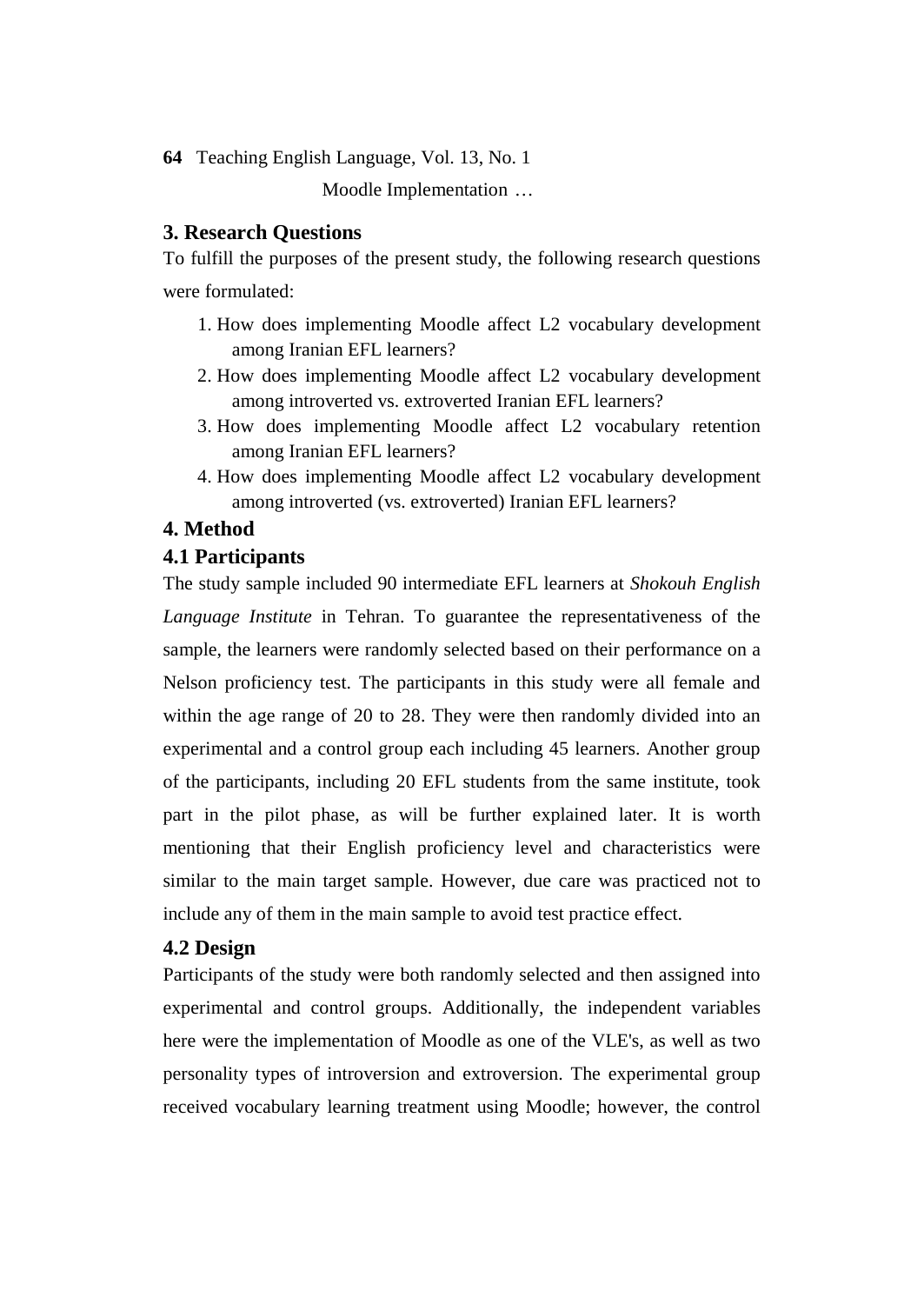# Teaching English Language, Vol. 13, No. 1 **65** Malmir & Aghazamani

group was taught vocabulary without using VLE's. The dependent variables included L2 vocabulary development and retention which were gauged through administering a vocabulary pretest and a posttest. Before the main study, a vocabulary pretest was also given to the learners. Accordingly, based on Mackey and Gass (2012), this study had all the features of a trueexperimental design.

#### **4.3 Instruments**

This study utilized five instruments: *a Nelson test*, a researcher-made vocabulary pretest, a vocabulary posttest, a delayed posttest, and Myers Briggs Type Indicator (MBTI) Questionnaire.

## **4.3.1 Nelson test**

The first instrument was a Nelson Language test (Flower & Coe, 1988). To ensure the homogeneity of the participants, this proficiency test was employed. There are two parts in the original exam: vocabulary, and reading comprehension. The vocabulary section has 80 multiple-choice questions, and test takers will choose from five possible answers on each one. For the reading comprehension section, the test taker reads five brief passages taken from college textbooks, and then answers 38 multiple choice questions testing both direct comprehension skills, and the ability to make inferences based on what they have read. The entire test takes about 45 minutes. However, due to some limitations concerning managerial considerations in the institute where this test was conducted, the test was shortened into 25 vocabulary questions and three reading passages. Accordingly, the time allowed for the test was also reduced. The reason why Nelson test was selected as the proficiency test here is that this test has a wide coverage of vocabulary, which is the primary variable in this study. It should be added that, because Nelson test is an already tried and trusted test by a considerable number of researchers, demonstrating it high reliability and validity.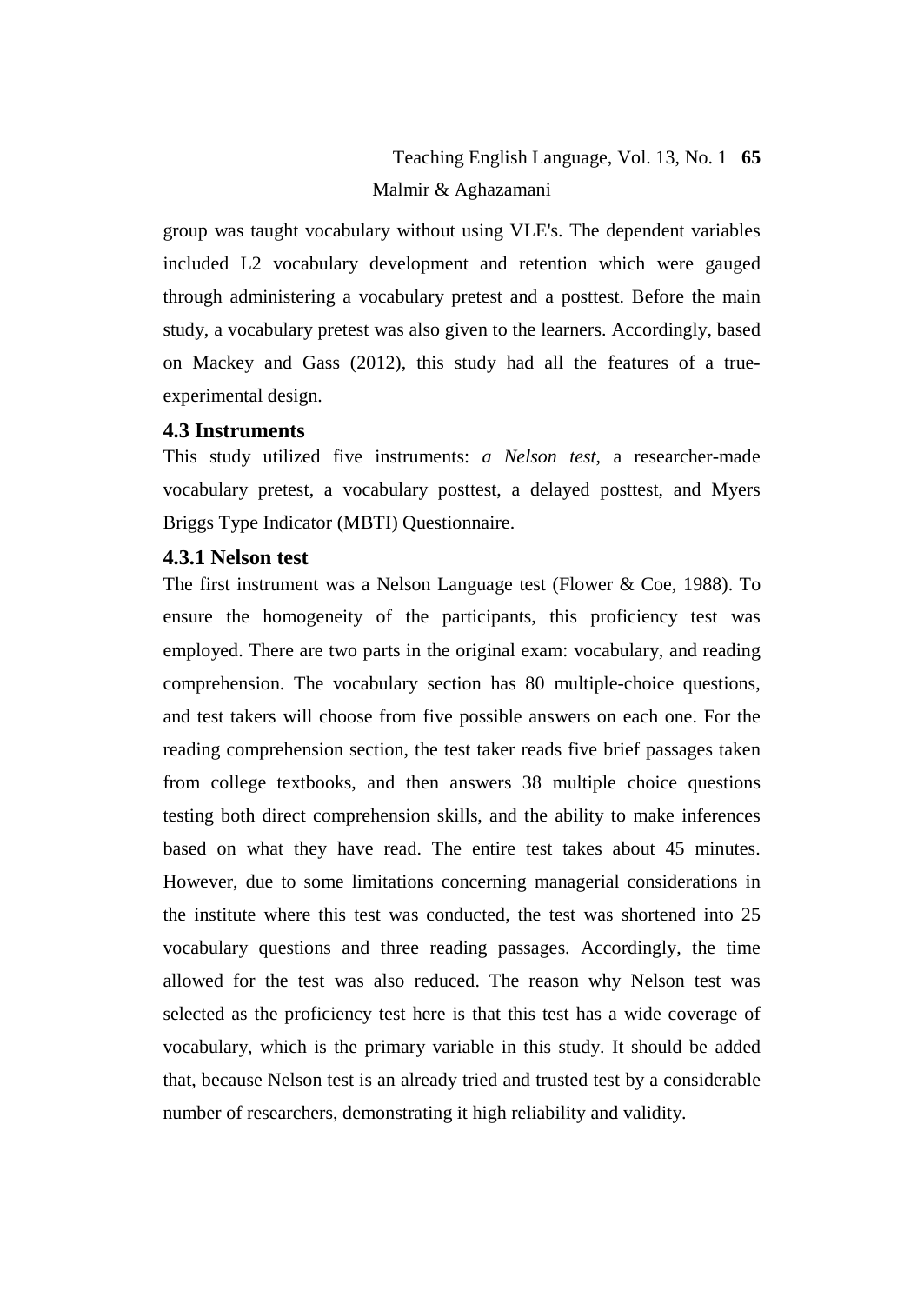Moodle Implementation …

## **4.3.2 Vocabulary pretest**

It was a researcher-made multiple-choice test comprising 40 items, and it was checked for its validity and reliability prior to its main administration. This test was administered at the beginning of the semester to examine the participants' vocabulary knowledge before the treatment. The content was developed based on the wordlist taught in the course. To establish the reliability of this test, it was piloted and checked prior to its actual administration. It was administered to 20 learners who were similar to the targeted group. Cronbach's Alpha was calculated and the reliability was found to be .82, indicating high reliability of the vocabulary pretest. All the needed modifications were made after the pilot study. Beside the reliability of the whole test, other indices involving item reliability, item discrimination (ID), item facility (IF), and choice distribution were shown to be acceptable.

#### **4.3.3 Vocabulary posttest**

The vocabulary posttest was also an equivalent vocabulary test to the pretest. It was developed prior to the main study by the same procedure and was validated by the same group. Its reliability was .80 based on the pilot study. This test was given to learners at the end of the treatment to compare the amount of vocabulary learning between experimental and control groups across personality types.

## **4.3.4 Delayed vocabulary posttest**

It was the same as the posttest but with rearranged and scrambled items. It was administered a month after the administration of the posttest the purpose of which was to check learners' vocabulary retention.

#### **4.3.5 Myers Briggs Type Indicator (MBTI) Questionnaire**

The fourth instrument was a questionnaire through which introversion and extroversion were measured. Myers Briggs Type Indicator (MBTI) is a selfreport questionnaire developed first by Myers (1962) and later revised after many studies. MBTI provides information about human character by dividing people into 16 types through combining the following four two-sided points;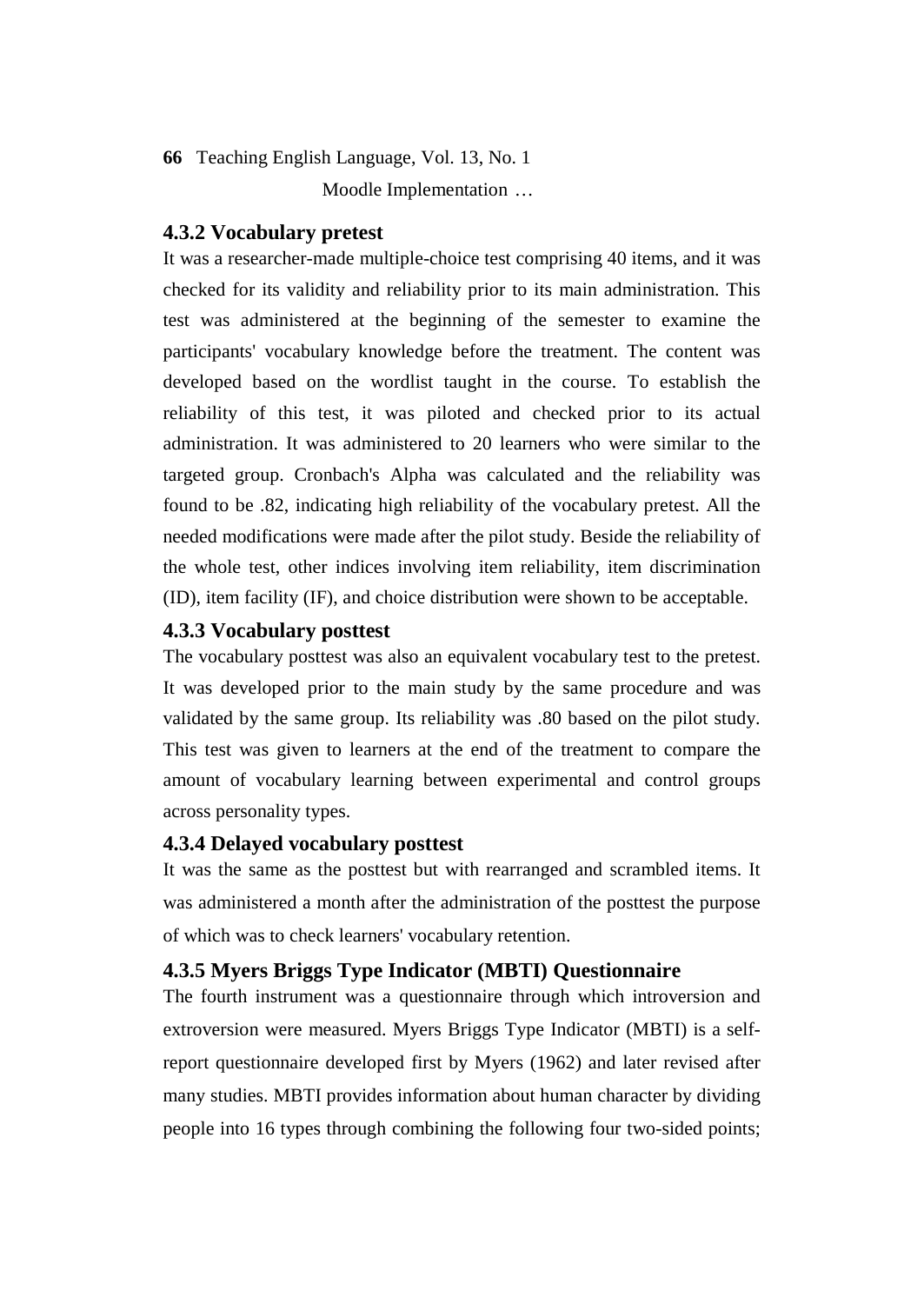# Teaching English Language, Vol. 13, No. 1 **67** Malmir & Aghazamani

extroversion and Introversion, perceiving and judging, sensing and Intuition, and thinking and feeling. Though learners filled in the whole questionnaire, only the extroversion/introversion section scores were used in this study.

## **4.4 Materials**

A list of vocabulary words suitable for the intermediate level learners were used for instruction. These words were taught via Moodle but only for the experimental group and the control group received conventional instruction on vocabulary. These words all came from the course book taught at one level higher than the current level of the participants in *Shokouh Language Institute*, where this study was hosted. Also, to ensure the validity, the words were checked and commented by some ELT professionals.

#### **4.5 Procedure**

As the first step, 90 intermediate EFL learners from *Shokouh Language Institute* were chosen based on their scores on a Nelson proficiency test, and then they were randomly divided into two groups with equal sizes. Afterwards, the vocabulary pretest was conducted to make sure that the participants did not considerably differ in their knowledge regarding the target words which were the focus of the study at the outset.

What came next was vocabulary instruction as the distinctive treatment of the study, with the experimental group receiving it via Moodle (Version 1.9), while the control group received conventional teaching, by which it mainly means in-class teaching of vocabulary including dictionary checking for new words, use of definitions, synonyms, and antonyms, or bilingual translations. In the experimental group, the words chosen were taught via Moodle. Here, after creating an account under their real names, the participants were assembled in an online group defined by the teacher, who was one of the researchers. All the participants were required to go online at a pre-arranged time. Then, they received ten words per online session, just as the same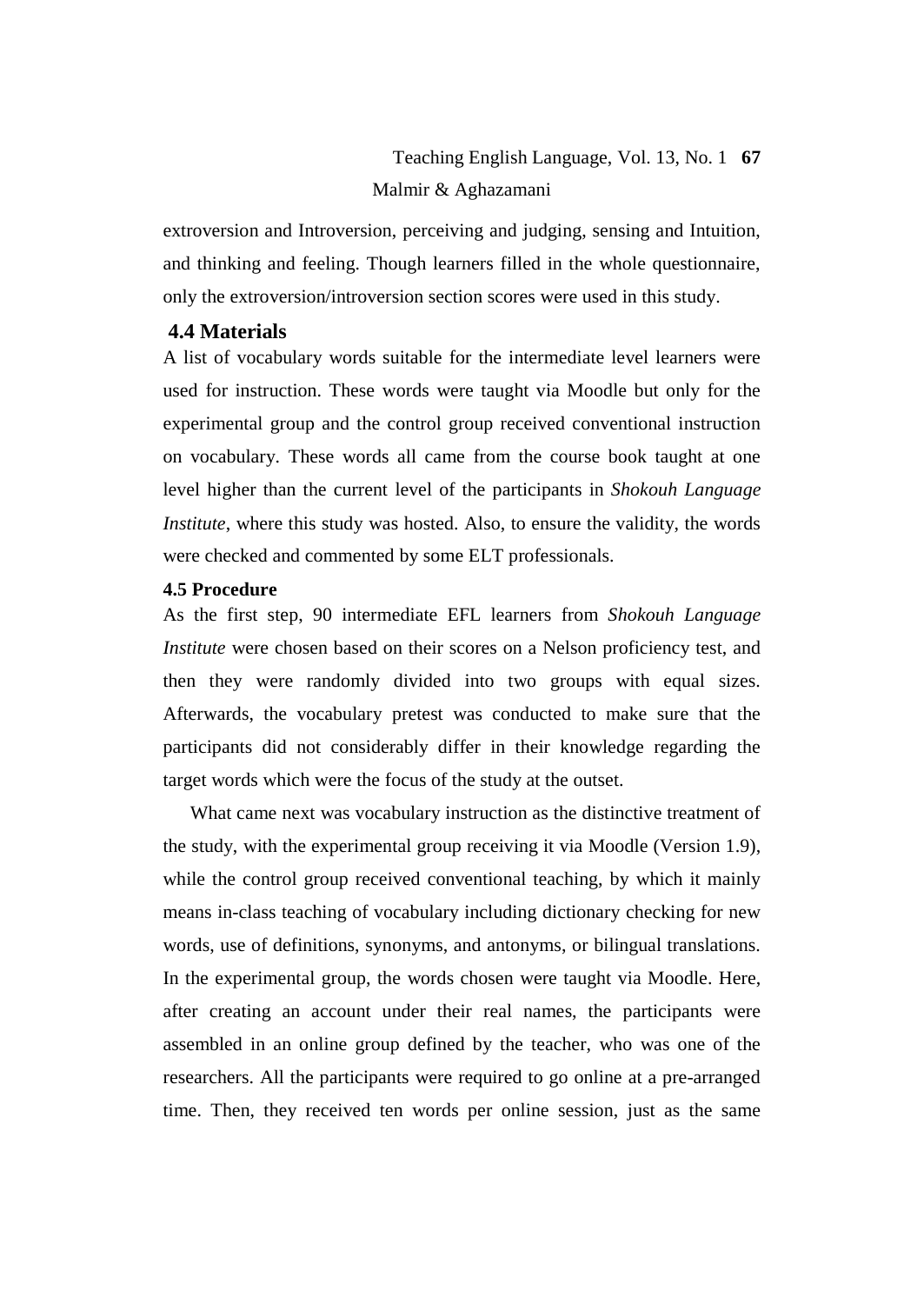Moodle Implementation …

happened in the in-class instruction for the control group. Here, the instruction was conducted with the contribution of the features available in the Moodle. Moreover, a classroom check was considered by the teacher to ensure their grasp of the new words, thus the consolidation of the treatment. The course took 16 sessions held in two months. Accordingly, about 160 target words were covered in the course.

At one of the sessions during the course, all the participants were asked to fill out the Myers Briggs Type Indicator (MBTI). This was for the purpose of determining whether they were introverted or extroverted. Once the course was finished, a vocabulary posttest was completed in both experimental and control groups. After a month, the delayed posttest was given. The aim of the first posttest was to measure vocabulary development, while the second posttest, called delayed posttest, measured vocabulary retention.

#### **4.6 Data Analysis**

To analyze the collected data, SPSS software (version 22) was employed. Descriptive statistics were employed to analyze learners' scores on the study measures. More specifically, the parametric assumptions such as normality, linearity, and homogeneity of regression lines were statistically checked. The scores on the pretest were compared across the two independent variables levels using a two-way ANOVA to check if the experimental and control groups enjoyed the same level of the vocabulary before the treatment was given. The most appropriate statistical test to answer the four research questions together was a two-way MANOVA that compared the effect of two independent variables (personality type & treatment type) each including two levels on two related dependent variables (posttest & delayed posttest scores); however, because the correlation between the two dependent variables was higher than acceptable level of  $.9$  (i.e.,  $r = .93$ ), two separate two-way ANOVAs were applied to answer the four research questions of the study.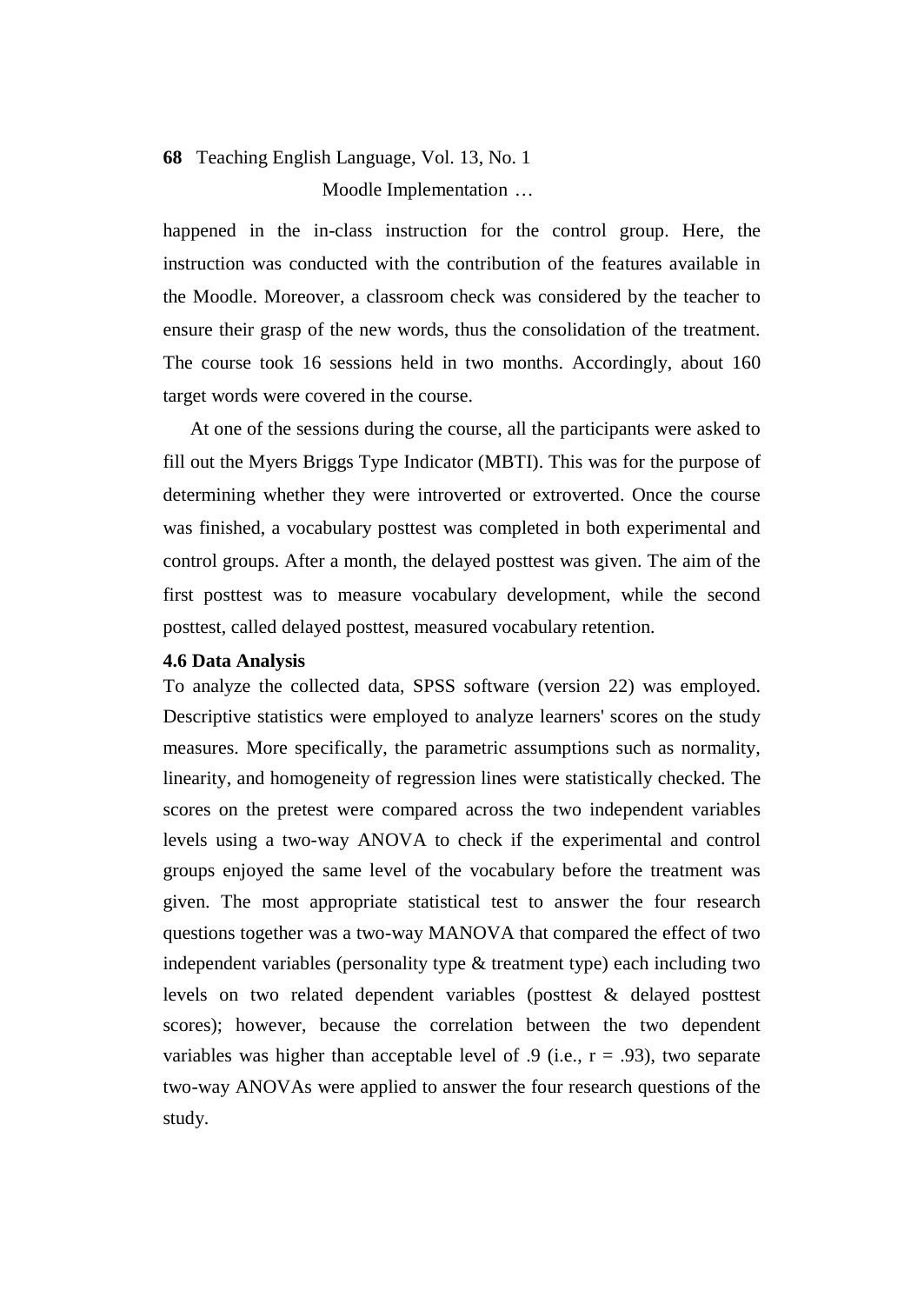# Teaching English Language, Vol. 13, No. 1 **69** Malmir & Aghazamani

#### **5. Results**

#### **5.1 Descriptive Statistics**

Two-way ANOVA has three assumptions; normality of the data, reliability, and homogeneity of variances of the groups. The normality and reliability assumptions are reported in this section; however, the assumption of homogeneity of variances is checked when reporting the main results. The normality of the data was probed by calculating the ratios of skewness and kurtosis indices over their standard errors. Since the absolute values of these ratios were lower than 1.96, it could be claimed that the assumption of normality was retained.

Table 1

*Descriptive Statistics for Testing Normality Assumption of the Three Measures*

|         |                           |         | N  | <b>Skewness</b> |                                                                 |         | Kurtosis |      |         |
|---------|---------------------------|---------|----|-----------------|-----------------------------------------------------------------|---------|----------|------|---------|
| Group   | Personality               |         |    |                 | Statistic Statistic Std. Error Ratio Statistic Std. Error Ratio |         |          |      |         |
|         |                           | Pretest | 25 | .875            | .464                                                            | 1.89    | $-286$   | .902 | $-0.32$ |
|         | Introvert Posttest        |         | 25 | $-476$          | .464                                                            | $-1.03$ | .221     | .902 | 0.25    |
| Moodle  |                           | Delayed | 25 | $-.089$         | .464                                                            | $-0.19$ | $-816$   | .902 | $-0.90$ |
|         | <b>Extrovert Posttest</b> | Pretest | 20 | .911            | .512                                                            | 1.78    | .652     | .992 | 0.66    |
|         |                           |         | 20 | $-0.819$        | .512                                                            | $-1.60$ | $-.180$  | .992 | $-0.18$ |
|         |                           | Delayed | 20 | $-.825$         | .512                                                            | $-1.61$ | .349     | .992 | 0.35    |
|         |                           | Pretest | 20 | .924            | .512                                                            | 1.80    | $-.328$  | .992 | $-0.33$ |
|         | Introvert Posttest        |         | 20 | .324            | .512                                                            | 0.63    | $-1.250$ | .992 | $-1.26$ |
| Control |                           | Delayed | 20 | .452            | .512                                                            | 0.88    | $-1.301$ | .992 | $-1.31$ |
|         | <b>Extrovert Posttest</b> | Pretest | 25 | .860            | .464                                                            | 1.85    | .221     | .902 | 0.25    |
|         |                           |         | 25 | .538            | .464                                                            | 1.16    | .066     | .902 | 0.07    |
|         |                           | Delaved | 25 | .275            | .464                                                            | 0.59    | $-686$   | .902 | $-0.76$ |

Table 2 displays the KR-21 reliability indices for the pretest, posttest, and delayed posttest of vocabulary. The reliability indices were .79, .86 and .83 for the three tests, respectively.

Table 2

*KR-21 Reliability Indices of Pretest, Posttest, and Delayed Posttest of Vocabulary*

|                         |     | Min | Max | Mean  | Std. Deviation | Variance | $KR-21$ |
|-------------------------|-----|-----|-----|-------|----------------|----------|---------|
| Pretest                 |     |     | 35  | 17.94 | 6.53           | 42.72    | .79     |
| Posttest                | 90. |     | 39  | 26.41 | 7.48           | 55.97    | .86     |
| <b>Delayed Posttest</b> | 90  |     |     | 25.51 | 7.04           | 49.60    | .83     |

A two-way ANOVA was run to compare extrovert and introvert groups'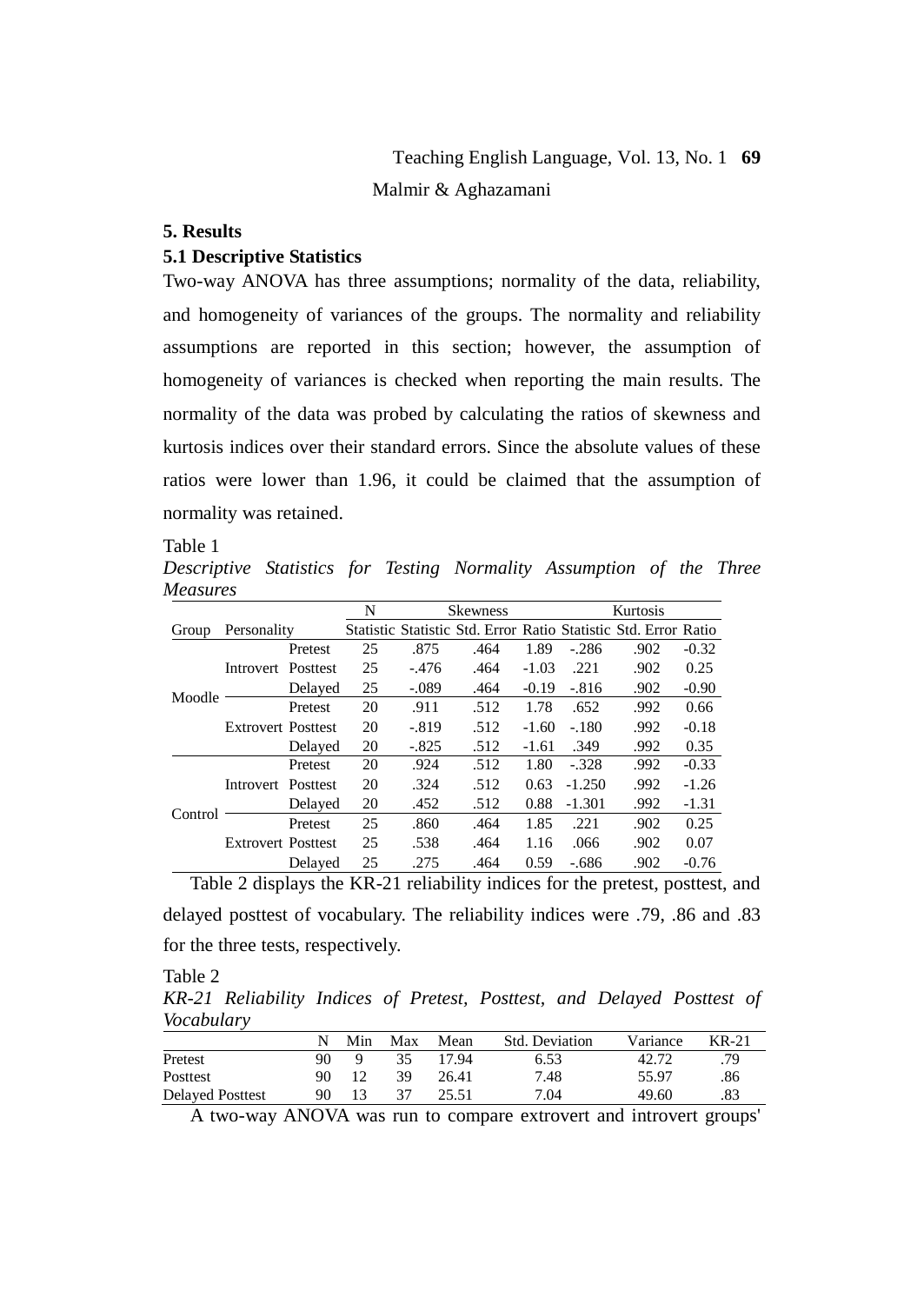Moodle Implementation …

means on the pretest of vocabulary in the Moodle and control groups to check their homogeneity in terms of their vocabulary knowledge prior to the treatment. The assumption of homogeneity of variances was met by employing Levene's test  $(p>0.05)$ , demonstrating that there was not any significant difference between the two groups' variances on pretest.

 $951 - 55$  Latenval

#### Table 2

|         |             |    |        |                   |               |                | 7070 COMMUCING MIGHT |
|---------|-------------|----|--------|-------------------|---------------|----------------|----------------------|
| Group   | Personality | N  | Mean   | Std.<br>Deviation | Std.<br>Error | Lower<br>Bound | Upper<br>Bound       |
| Moodle  | Introvert   | 22 | 18.280 | 6.77              | 1.316         | 15.665         | 20.895               |
|         | Extrovert   | 23 | 16.200 | 5.38              | 1.471         | 13.276         | 19.124               |
|         | Total       | 45 | 17.24  | 6.22              | .98           | 15.278         | 19.202               |
| Control | Introvert   | 20 | 18.300 | 7.20              | 1.471         | 15.376         | 21.224               |
|         | Extrovert   | 25 | 18.720 | 6.71              | 1.316         | 16.105         | 21.335               |
|         | Total       | 45 | 18.51  | 6.58              | .98           | 16.548         | 20.472               |
| Total   | Introvert   | 42 | 18.29  | 6.89              | .98           | 16.328         | 20.252               |
|         | Extrovert   | 48 | 17.46  | 6.22              | .98           | 15.498         | 19.422               |
|         | Total       | 90 | 17.94  | 6.53              | .68           | 16.58          | 19.36                |

*Descriptive Statistics for Learners' Scores on the Vocabulary Pretest*

Table 2 displays the descriptive statistics for the Moodle and control group leaners across personality type factor on the pretest of vocabulary. The results showed the Moodle ( $M = 17.24$ ) and the control ( $M = 18.51$ ) groups had close means on the pretest of vocabulary. The introvert  $(M = 18.29)$  and the extrovert ( $M = 17.46$ ) groups had also close means. Figure 1 can show the pretest scores by study groups and their subdivisions in a vivid way: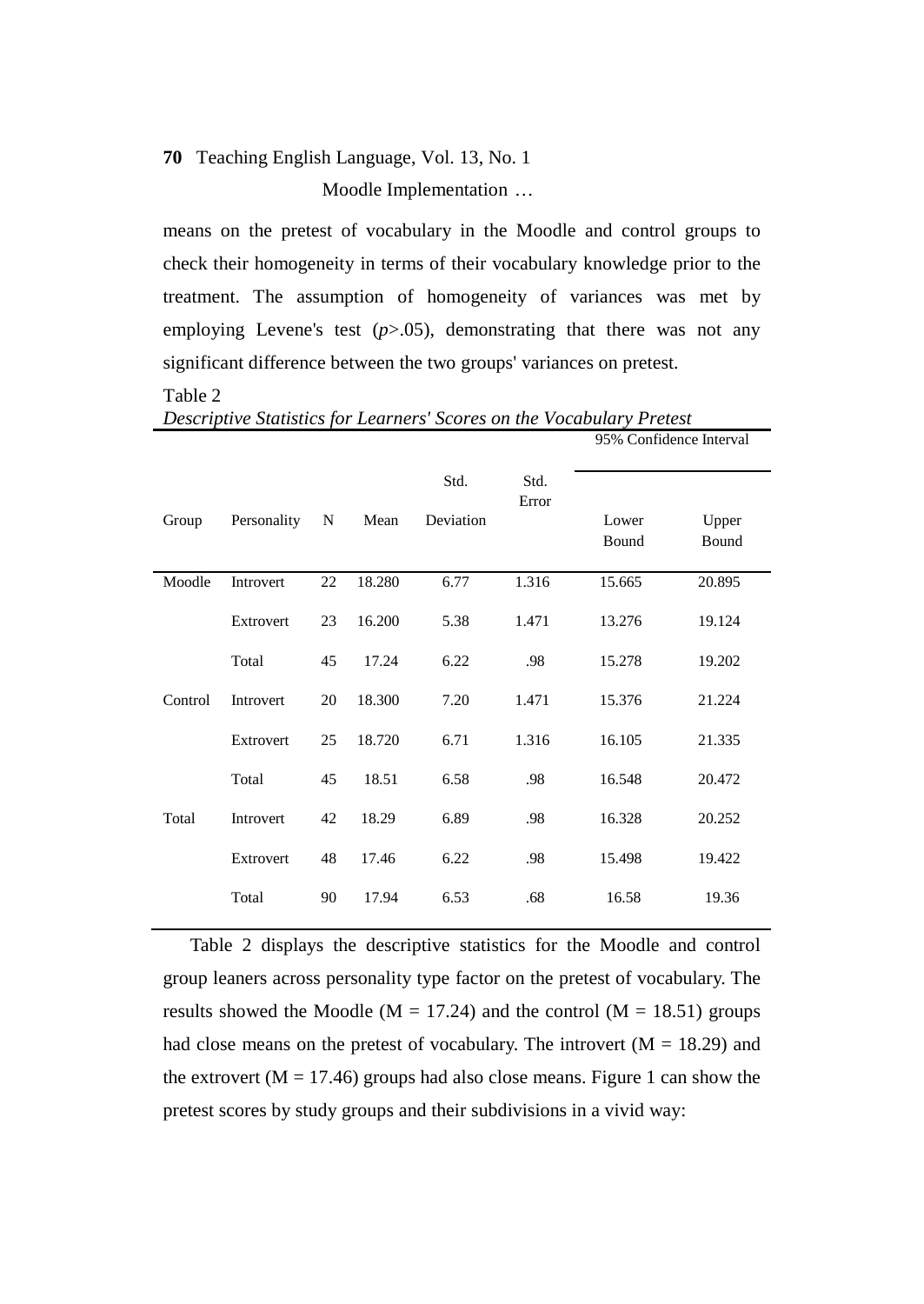# Teaching English Language, Vol. 13, No. 1 **71** Malmir & Aghazamani



*Figure 1.* Means on pretest of vocabulary by groups and personality types

In order to check the significance of such a difference, a two-way ANOVA was utilized the results of which are presented in Table 3.

Table 3

*Tests of Between-Subjects Effects for Pretest Scores by Experimental and Control Groups* 

| Source              | Type III Sum of Squares df Mean Square F Sig. Partial Eta Squared |    |        |          |          |      |
|---------------------|-------------------------------------------------------------------|----|--------|----------|----------|------|
| Group               | 35.842                                                            |    | 35.842 |          | .828.365 | .010 |
| Personality         | 15.309                                                            |    | 15.309 |          | .354.554 | .004 |
| Group * Personality | 34.722                                                            |    | 34.722 | .802.373 |          | .009 |
| Error               | 3721.480                                                          | 86 | 43.273 |          |          |      |
| Total               | 32783.000                                                         | 90 |        |          |          |      |

As seen in Table 5, the results of two-way ANOVA [F (1, 86) = .828,  $\overline{p}$  = .365, Partial  $\eta^2$  = .010 representing a weak effect size] indicated that there was not any significant difference between the two study groups on the pretest of vocabulary. Thus it was concluded that the two groups were homogenous in terms of their vocabulary knowledge before the treatment began. The results of the applied two-way ANOVA [F (1, 86) = .354, p = .554, Partial  $\eta^2$  = .004 representing a weak effect size] also showed that there was not any significant difference between the extrovert and introvert groups vocabulary knowledge. Finally, there was not any significant interaction between groups and personality types on the pretest of vocabulary [F (1, 86) = .802, p = .373, Partial  $\eta^2$  = .009 representing a weak effect size].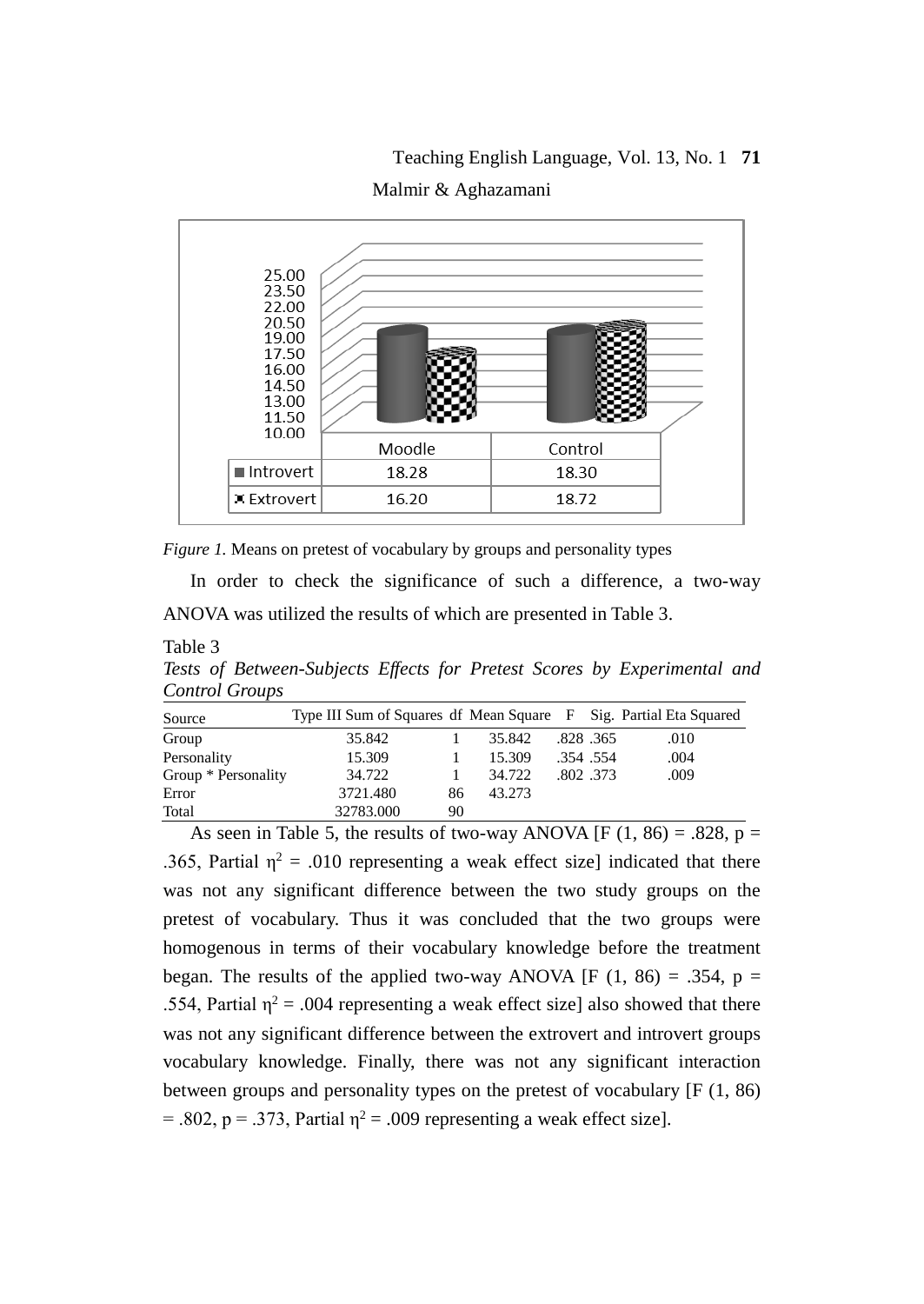Moodle Implementation …

#### **5.2 First and Second Research Questions**

A two-way ANOVA was run to compare the extrovert and introvert learners' mean scores on the posttest of vocabulary in the Moodle and control groups to probe if types of treatments (Moodle vs. tradition) and personality types (extrovert vs. introvert) had any significant effect on the development of vocabulary knowledge among Iranian EFL learners. The assumption of homogeneity of variances was checked in advance of the analysis (*p*>.05). Table 4 displays the descriptive statistics for the Moodle and control groups on the posttest of vocabulary across two personality types.

#### Table 4

*Descriptive Statistics for the Vocabulary Posttest for Groups by Personality Types*

| $\sim$ 1 |                  |    |       |                   |               | 95% Confidence Interval |       |
|----------|------------------|----|-------|-------------------|---------------|-------------------------|-------|
| Group    | Personality      | N  | Mean  | Std.<br>Deviation | Std.<br>Error | Lower                   | Upper |
|          |                  |    |       |                   |               | <b>Bound</b>            | Bound |
| Moodle   | <b>Introvert</b> | 22 | 32.28 | 4.23              | 1.13          | 30.03                   | 34.52 |
|          | Extrovert        | 23 | 30.15 | 5.95              | 1.26          | 27.63                   | 32.66 |
|          | Total            | 45 | 31.21 | 5.16              | .84           | 29.53                   | 32.89 |
| Control  | Introvert        | 20 | 21.05 | 6.41              | 1.26          | 18.53                   | 23.56 |
|          | Extrovert        | 25 | 21.84 | 6.47              | 1.13          | 19.59                   | 24.08 |
|          | Total            | 45 | 21.44 | 6.39              | .84           | 19.76                   | 23.12 |
| Total    | <b>Introvert</b> | 42 | 26.66 | 7.70              | .84           | 24.98                   | 28.34 |
|          | Extrovert        | 48 | 25.99 | 7.36              | .84           | 24.98                   | 28.34 |
|          | Total            | 90 | 26.33 | 7.70              | .77           | 24.72                   | 27.85 |

Based on the results, it was found that Moodle group  $(M = 31.21)$  had a higher mean than the control group ( $M = 21.44$ ); also the introvert ( $M =$ 26.66) and the extrovert ( $M = 25.99$ ) groups had rather similar means on the vocabulary posttest. Generally, both extrovert and introvert participants in Moodle group had higher means than the control group (see Table  $4 \&$  Figure 2).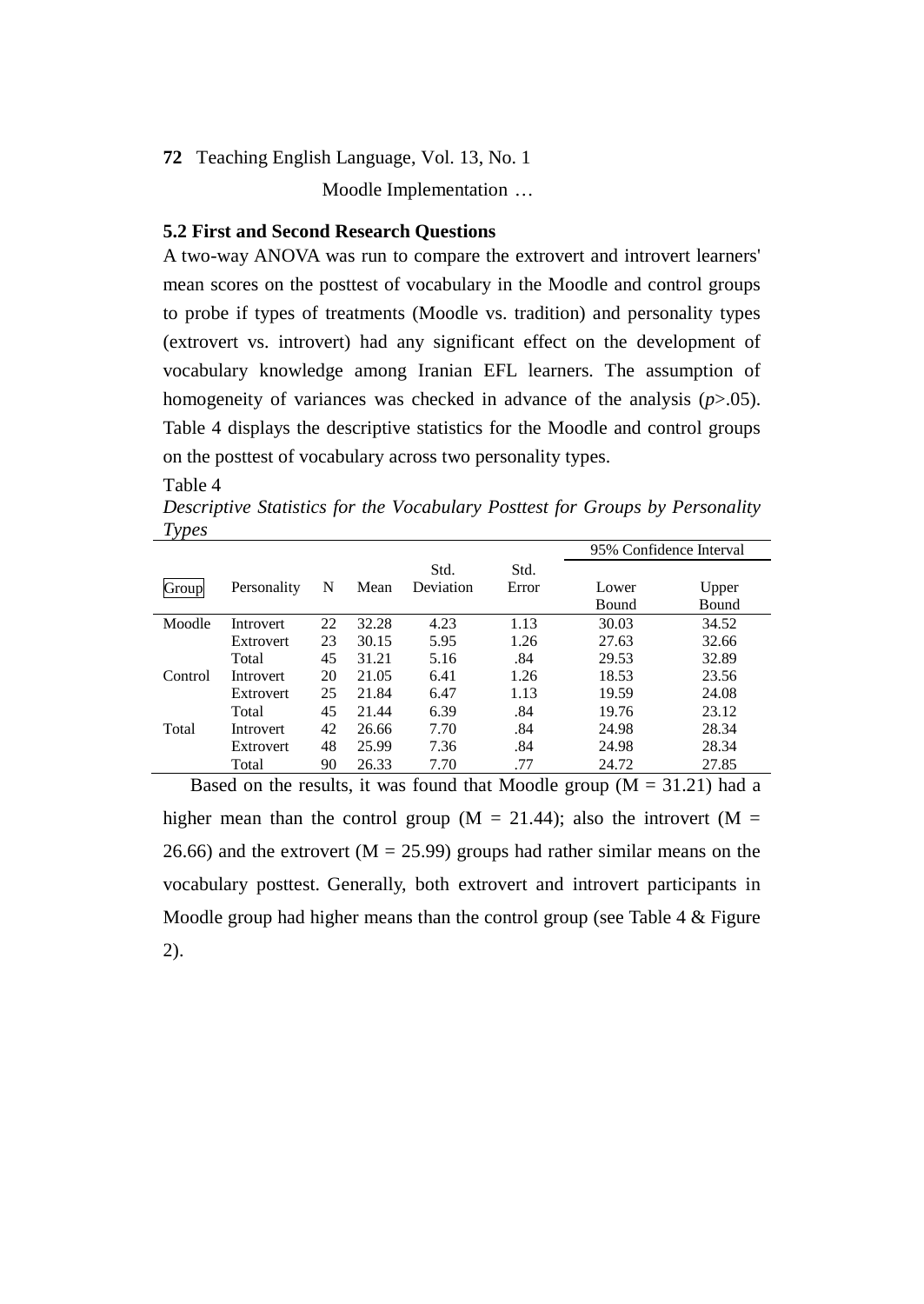# Teaching English Language, Vol. 13, No. 1 **73** Malmir & Aghazamani



*Figure 2.* Means on vocabulary posttest for groups across personality types The results of two-way ANOVA (Table 10) [F  $(1, 86) = 66.48$ , p = .000,

Partial  $n^2 = 0.436$  representing a large effect sizel indicated that the Moodle group significantly outperformed the control group on vocabulary posttest.

| <i>Personality Types</i> |                 |    |          |              |             |
|--------------------------|-----------------|----|----------|--------------|-------------|
|                          | Type III Sum of | df | Mean     | Sig.<br>F    | Partial Eta |
| Source                   | Squares         |    | Square   |              | Squared     |
| Group                    | 2121.176        |    | 2121.176 | 66.482.000   | .436        |
| Personality              | 9.976           |    | 9.976    | .313<br>.578 | .004        |
| Group $*$<br>Personality | 47.369          |    | 47.369   | 1.485 .226   | .017        |
| Error                    | 2743.900        | 86 | 31.906   |              |             |
| Total                    | 67761.000       | 90 |          |              |             |

*Tests of Between-Subjects Effects for Vocabulary Posttest by Groups Across Personality Types*

Two-way ANOVA also demonstrated that there was not any significant difference between the extrovert and introvert groups on the posttest of vocabulary. [F (1, 86) = .313, p = .578, Partial  $\eta^2$  = .004 representing a weak effect size]. In addition, no significant interaction was observed between groups and personality types the vocabulary posttest [F  $(1, 86) = 1.48$ , p = .226, Partial  $\eta^2 = .017$  representing a weak effect size].

## **5.3 Third and Fourth Research Questions**

Table 5

A two-way ANOVA was run to compare the Moodle and control extrovert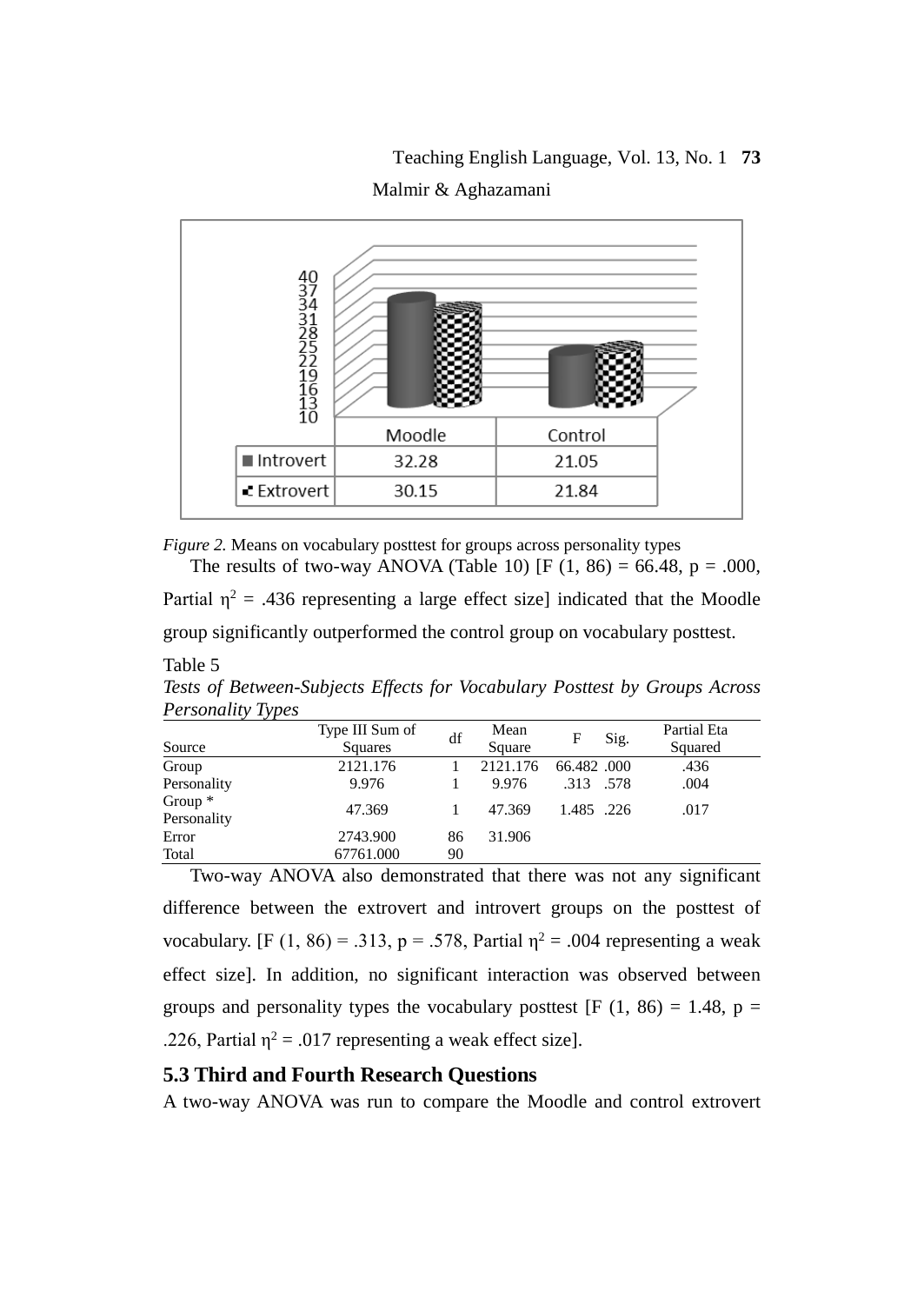Moodle Implementation …

and introvert groups' means on the delayed posttest to probe any significant difference in the retention of vocabulary among study groups. The assumption of homogeneity of variances was met. Table 6 displays the descriptive statistics for the Moodle and control groups on the delayed posttest of vocabulary.

Table 6

*Descriptive Statistics for the Delayed Posttest by Groups and their Subdivisions*

|         |                  |    |       |           |       | 95% Confidence Interval |       |
|---------|------------------|----|-------|-----------|-------|-------------------------|-------|
|         |                  |    |       | Std.      | Std.  |                         |       |
| Group   | Personality      | N  | Mean  | Deviation | Error | Lower                   | Upper |
|         |                  |    |       |           |       | Bound                   | Bound |
| Moodle  | <b>Introvert</b> | 22 | 31.12 | 3.91      | 1.05  | 29.01                   | 33.22 |
|         | Extrovert        | 23 | 29.00 | 5.90      | 1.18  | 26.65                   | 31.35 |
|         | Total            | 45 | 30.06 | 7.01      | .79   | 28.48                   | 31.63 |
| Control | <b>Introvert</b> | 20 | 20.75 | 7.11      | 1.18  | 18.40                   | 23.10 |
|         | Extrovert        | 25 | 20.92 | 7.05      | 1.05  | 18.81                   | 23.02 |
|         | Total            | 45 | 20.83 | 4.99      | .79   | 19.25                   | 22.41 |
| Total   | <b>Introvert</b> | 42 | 25.93 | 7.70      | .79   | 24.35                   | 27.51 |
|         | Extrovert        | 48 | 24.96 | 7.63      | .79   | 23.38                   | 26.53 |
|         | Total            | 90 | 25.20 | 7.84      | .80   | 23.55                   | 26.76 |

The results illustrated that the Moodle group ( $M = 30.06$ ) had a higher mean than the control group ( $M = 20.83$ ) on the delayed posttest; moreover, the introvert ( $M = 25.93$ ) and the extrovert ( $M = 24.96$ ) groups had roughly same means on this test. As shown in Table 6 and Figure 3, both extrovert and introvert participants in Moodle group had outperformed the control group on the delayed posttest.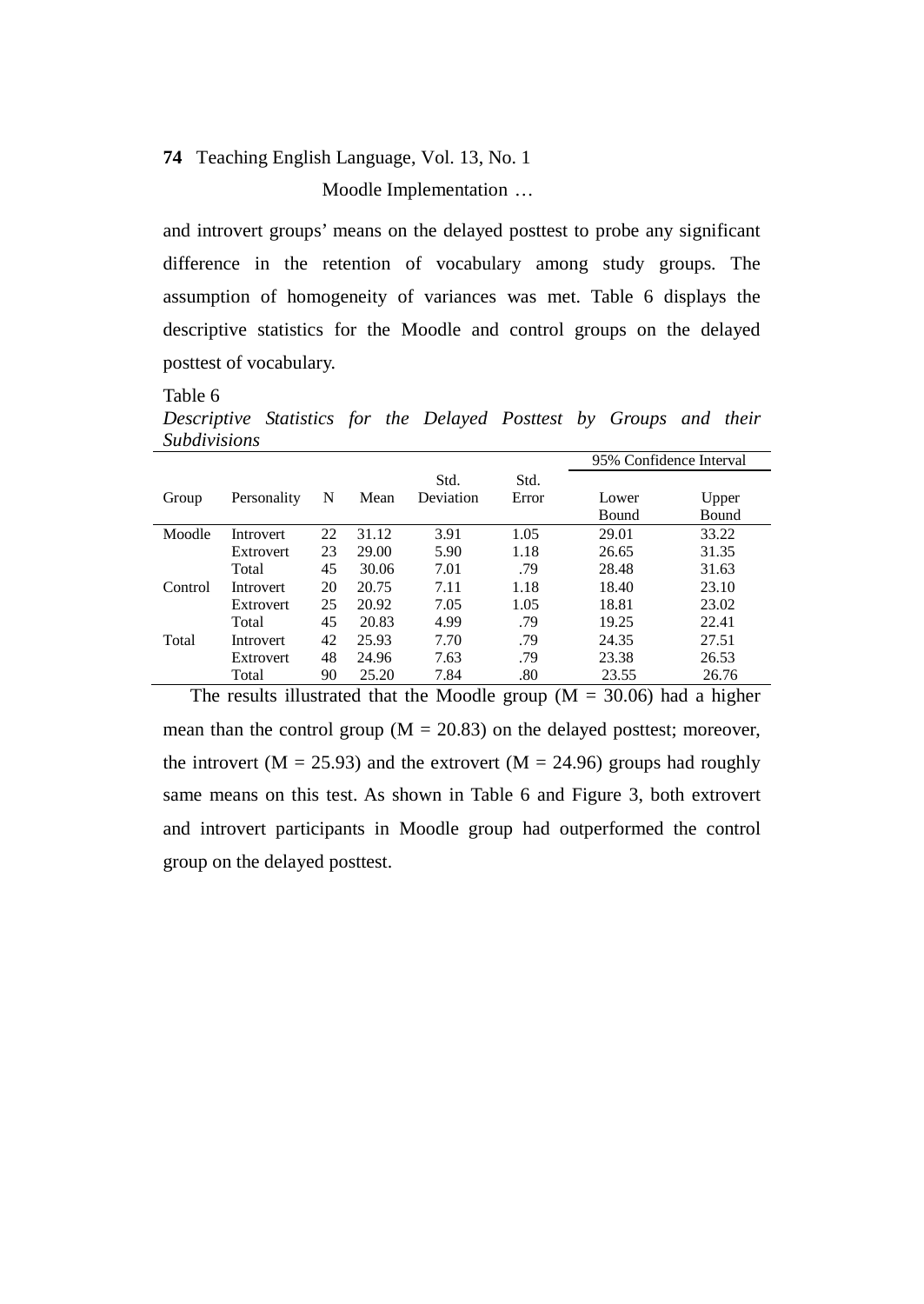Teaching English Language, Vol. 13, No. 1 **75** Malmir & Aghazamani



*Figure 3.* Means on delayed posttest of vocabulary by groups and personality types

Running a two-way ANOVA (Table 7) discovered that the Moodle group significantly outperformed the control group on the delayed posttest of vocabulary [F (1, 86) = 67.64, p = .000, Partial  $\eta^2$  = .440 representing a large effect size].

#### Table 7

*Tests of Between-Subjects Effects for Delayed Vocabulary Posttest by Groups Across Personality Types*

|                          | Type III Sum of | Df | Mean     | Sig.<br>F  | Partial Eta |
|--------------------------|-----------------|----|----------|------------|-------------|
| Source                   | <b>Squares</b>  |    | Square   |            | Squared     |
| Group                    | 1891.125        |    | 1891.125 | 67.646.000 | .440        |
| Personality              | 21.125          |    | 21.125   | .756 .387  | .009        |
| Group $*$<br>Personality | 29.134          |    | 29.134   | 1.042 .310 | .012        |
| Error                    | 2404.230        | 86 | 27.956   |            |             |
| Total                    | 62988.000       | 90 |          |            |             |

Based on two-way ANOVA results (Table 7), no significant difference between the extrovert and introvert groups on the delayed posttest of vocabulary was detected [F (1, 86) = .756, p = .387, Partial  $\eta^2$  = .009 representing a weak effect size]. Furthermore, the interaction between groups and personality types on this test was not significant [F  $(1, 86) = 1.04$ , p = .310, Partial  $\eta^2$  = .015 representing a weak effect size].

# **6. Discussion**

The purpose of the study was to examine the effect of implementing Moodle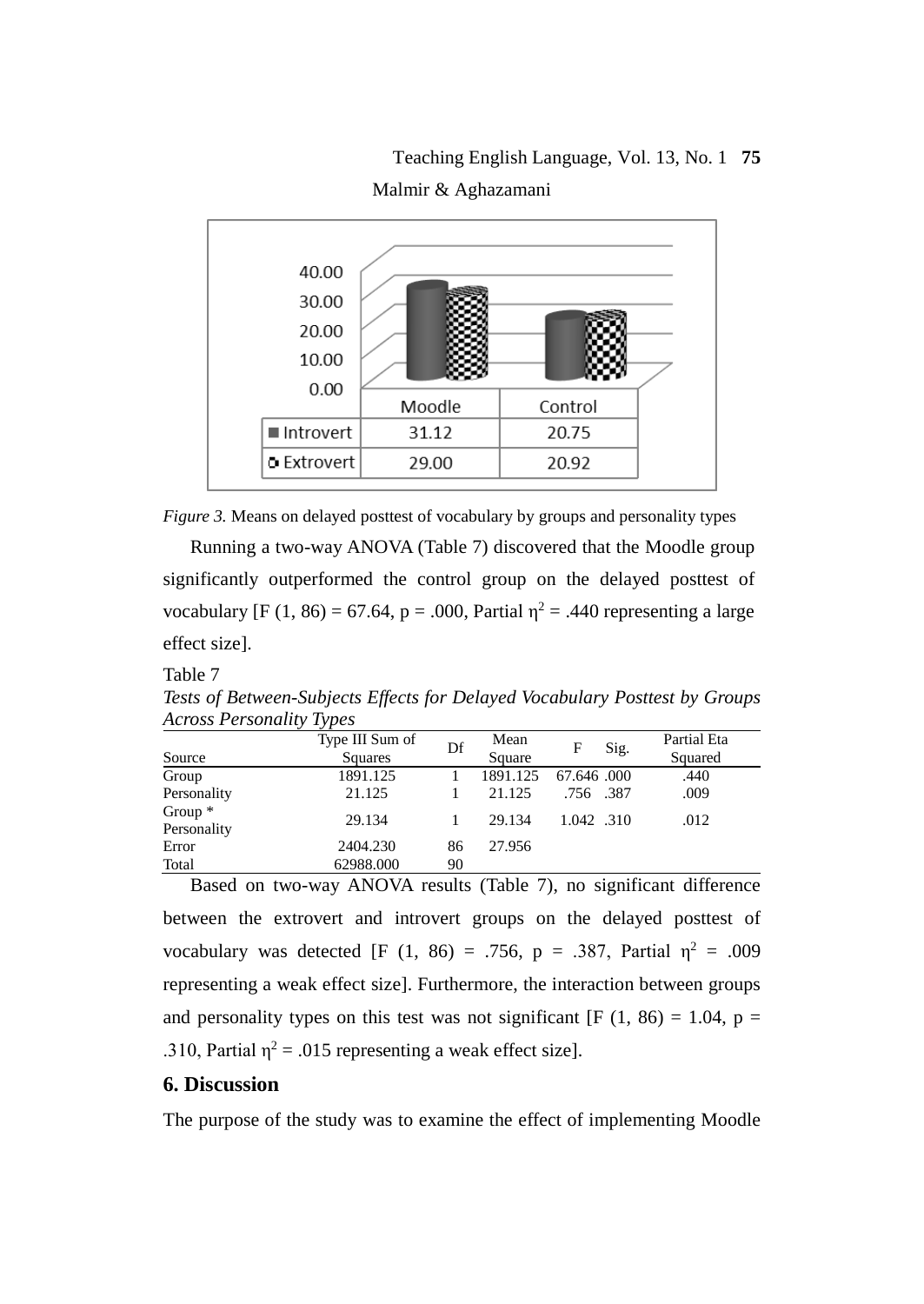Moodle Implementation …

on vocabulary improvement and retention. Included here also was the introversion and extroversion of the participants as one of the personality traits.

As just mentioned, this study was an attempt to investigate the effect of applying a virtual learning environment, called Moodle, on vocabulary improvement and retention. Of interest here was also examining the effect of introversion and extroversion. Having amassed the results of the research, the following findings were obtained.

In the first place, comparing the results of vocabulary posttests between the experimental and vocabulary group clearly indicated that applying Moodle as a virtual learning environment can have a significant effect on improving vocabulary learning among Iranian EFL learners. This finding is in line with a number of other studies among which the one conducted by Laufer (2000) can be mentioned. With the minor difference that he added an online dictionary to the treatment, he went through the same procedure as the one in the present study, having finally reported that learners' vocabulary skills were significantly improved compared to those sitting for conventional classes. Another seminal, more recent, study the findings of which is in harmony with the ones in this study is Tozcu and Coady's (2004). They investigated the effect of direct vocabulary learning through CALL on vocabulary knowledge. They found that students who used CALL to learn high frequency words mastered a much larger number of words than those in a control group.

Through this study, it was statistically proved that Moodle-mediated instruction has significant impact on Iranian EFL learners' vocabulary knowledge. This is corroborated by Kilickaya and Krajka (2010) who studied the impact of online learning on English vocabulary knowledge of Turkish learners. The learners of online class were compared to learners of traditional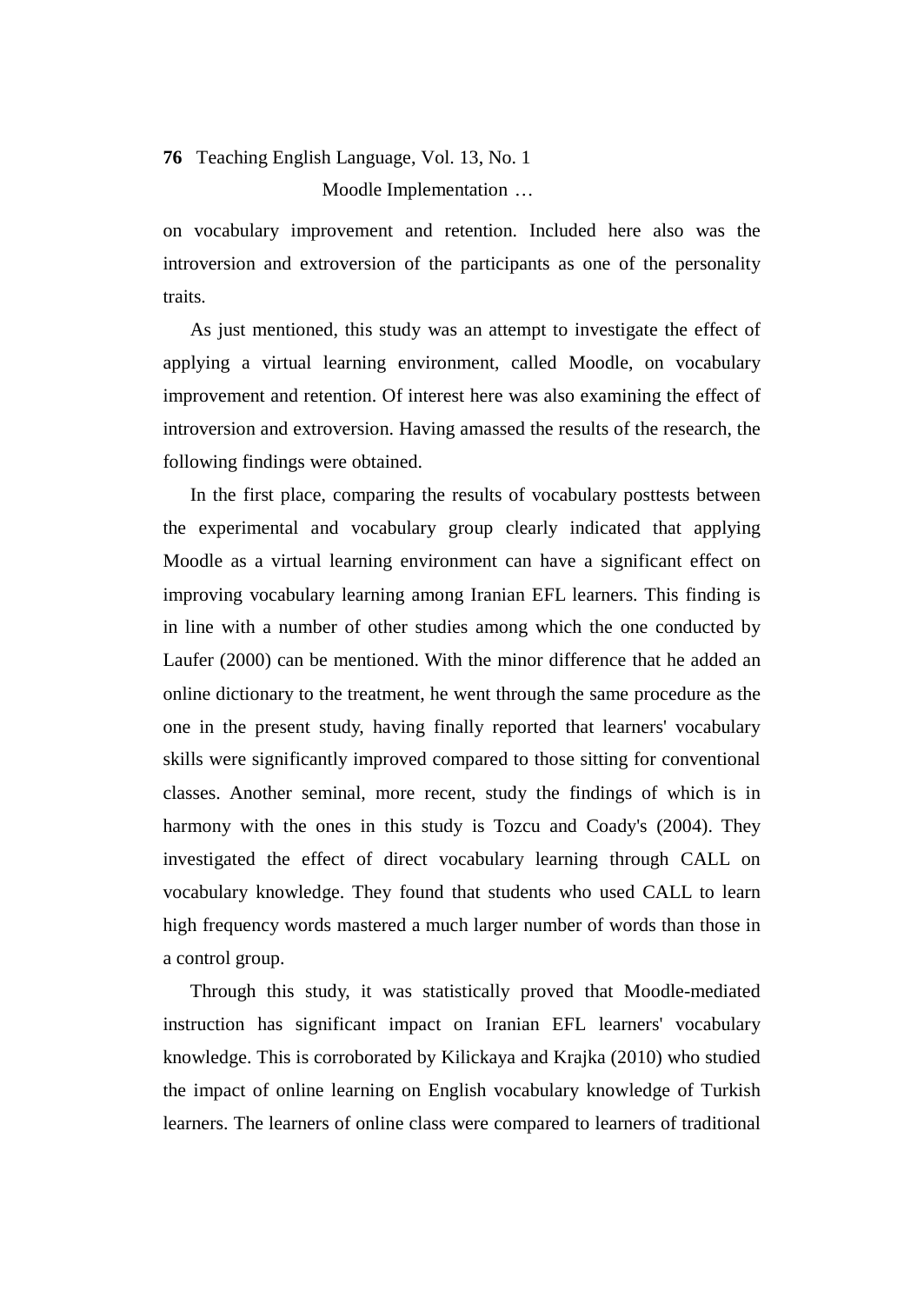# Teaching English Language, Vol. 13, No. 1 **77** Malmir & Aghazamani

classes. The results showed that the learners who received online teaching performed better than the other group in the test of the vocabulary. Working on other variables, Kirkgoz (2011) investigated the speaking ability of student teachers of English using face-to-face instruction as well as technology (i.e., video). At the end of the experiments, students' oral communication skills changed significantly.

As just said, the results showed that the experimental group showed a better performance than the control group in English vocabulary knowledge. This result agreed with that of some previous studies such as Soltani, Tehrani, and Tabatabaie (2012). They carried out a study on the effect of blended online and face-to-face instruction on Iranian EFL learners' vocabulary achievement using on-line environment of Nicenet. The results showed the efficiency of the used VLE compared with the traditional paper-and-pencil approaches.

Moreover, the results of the present study indicated that using Moodle not only helped EFL learner enhance their vocabulary knowledge, but it also helped them with vocabulary retention. In other words, experimental group outperformed the control group concerning how they retained the words taught. This finding is corroborated by a number of other studies including Shafaei (2011) and Soleimani, Rahimi, and Sadeghi (2015). Soleimani, Rahimi, and Sadeghi (2015), investigated the effect of online language learning on some Iranian female intermediate EFL learners' reading ability as well as their vocabulary size improvement in short term, and long term vocabulary retention. The analysis of the collected data through out of this study confirmed that, the online group's progress in all measured scopes were statistically significant. It was revealed that using virtual learning environment positively affected the learners' reading ability and accelerated their vocabulary retention.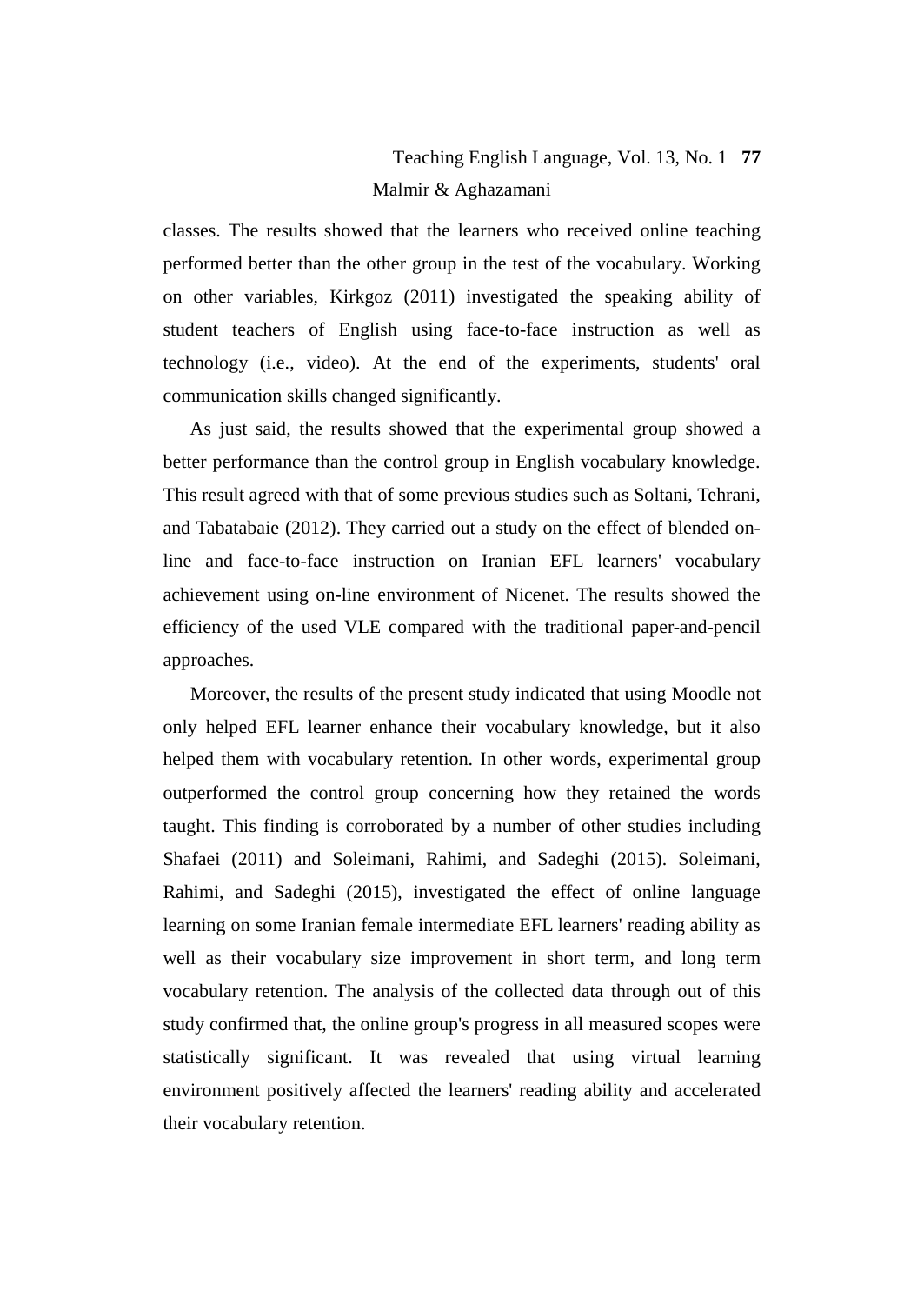# **78** Teaching English Language, Vol. 13, No. 1 Moodle Implementation …

Another study which corroborates the findings of the present is the one carried out by Shafaei (2011) which examined the effect of online learning on vocabulary retention. This research included an empirical case study of a project conducted for vocabulary learning of elementary EFL learners in Iran. According to the analysis and discussion of the outcomes of her study, there was a significant relationship between using online teaching techniques in foreign language teaching and the learners' performance on standard vocabulary tests, even in delayed posttests. She concluded that using virtual learning environment accelerated vocabulary learning and improved vocabulary retention.

The other variable investigated in this study was introversion and extroversion. As the results indicated, this personality trait had no effect on vocabulary development and retention when it is taught via applying Moodle. This is in contrast with what Carrell et al. (1996) reported. They reviewed a research they did in Indonesia. The participants were some Indonesian students, who were given the MBTI. Measures of academic performance included English reading comprehension, vocabulary, grammar, and writing assessed on a monthly basis and end-of-semester grades. In relation to results, introversion, in particular, only correlated substantially and positively with vocabulary. It appears that introversion may be a positive predictor of performance on the vocabulary test. Also, in a further analysis of the data, Carrell et al., found that "on the vocabulary tests, students classified as introverts performed better than extraverts" (p. 91). As can be noted, the findings seem to support the idea that introverts perform better than extraverts at academic level. The reason why this contrast has happened can be attributed to a number of factors. First of all, the specifications of these studies and the present one are different (i.e., the methodology, the level of participants, and the instruments). Thus, further research is required to settle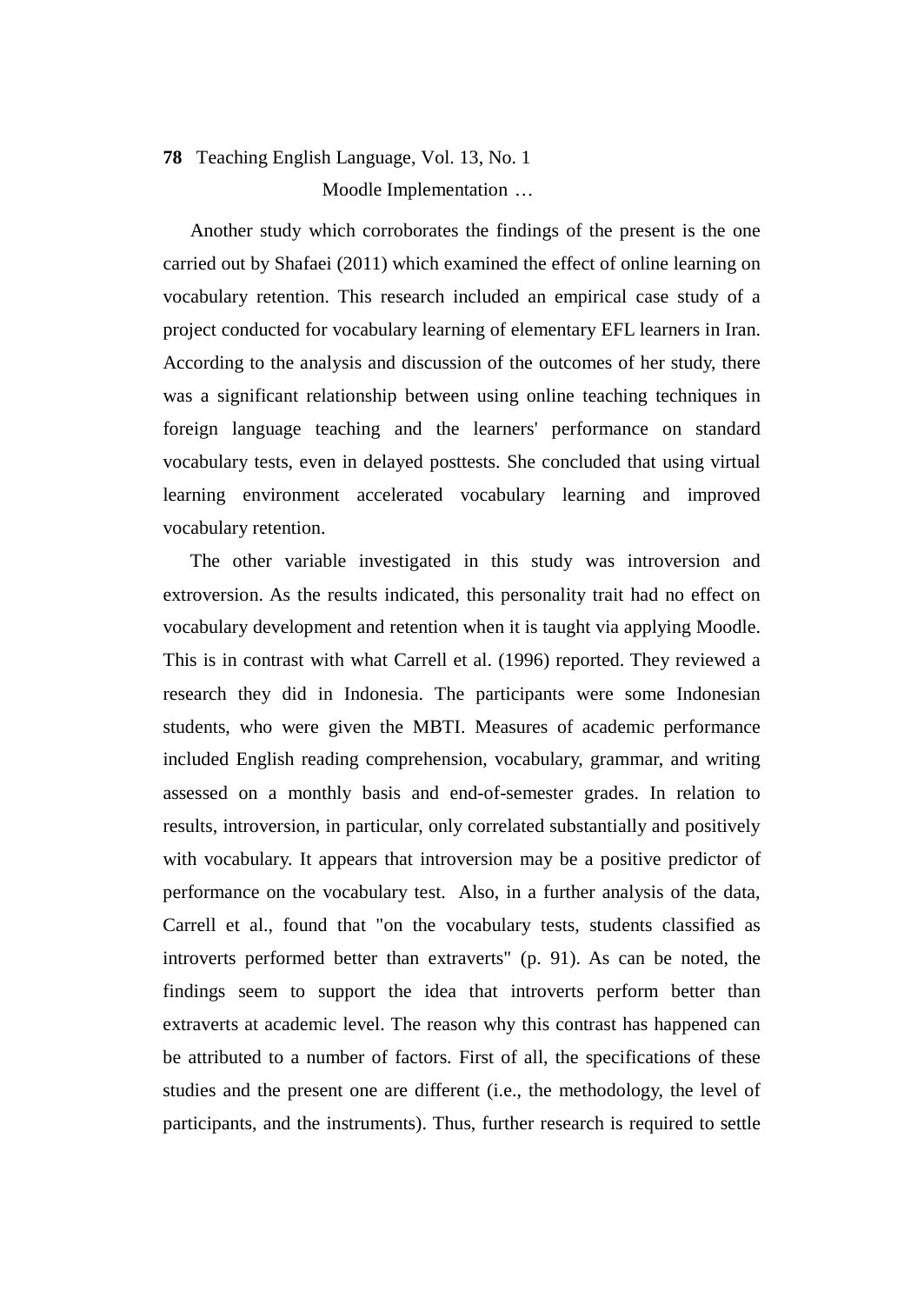this difference.

## **7. Conclusion and Implications**

The main conclusion is that CALL-mediated teaching, here Moodle, had a significant effect on developing vocabulary, both in knowledge and retention. This implies that CALL and VLE's can be considered as effective tools in manipulating L2 skills and subskills. On the other side, introversion and extroversion was not found effective, meaning this personality trait can readily embrace both groups, which is a favorable development in any educational system.

As revealed in the present study as well as other studies (Beatty, 2003; Roed, 2003; Vinther, 2011; Wiebe & Kabata, 2010), CALL has advantages over traditional classroom teaching and learning which can be attributed to many factors including motivation and autonomy for learners, flexible learning, immediate and detailed feedback, reducing anxiety, and enhancing learners' involvement and participation. Like other empirical research, the findings of the present study are not definitive. In other words, the findings do not suggest that virtual learning described in this study is the only best way to improve vocabulary learning and retention, but rather they represent a useful construct to be employed by teachers as a basis for enhancing learners' performance in vocabulary.

Nowadays, it is generally acknowledged that classroom teachers are often held accountable for utilizing more novel methods to enhance the quality of their instruction delivery. Such being the case, incorporating the findings of the latest research, including the present study, seems highly warranted. However, a word of caution should be added here. The use of VLE-mediated learning itself cannot guarantee vocabulary learning. There should be a *teacher* to organize the materials, motivate, guide and give feedback to students. The outcomes of this study facilitated the EFL teachers' job to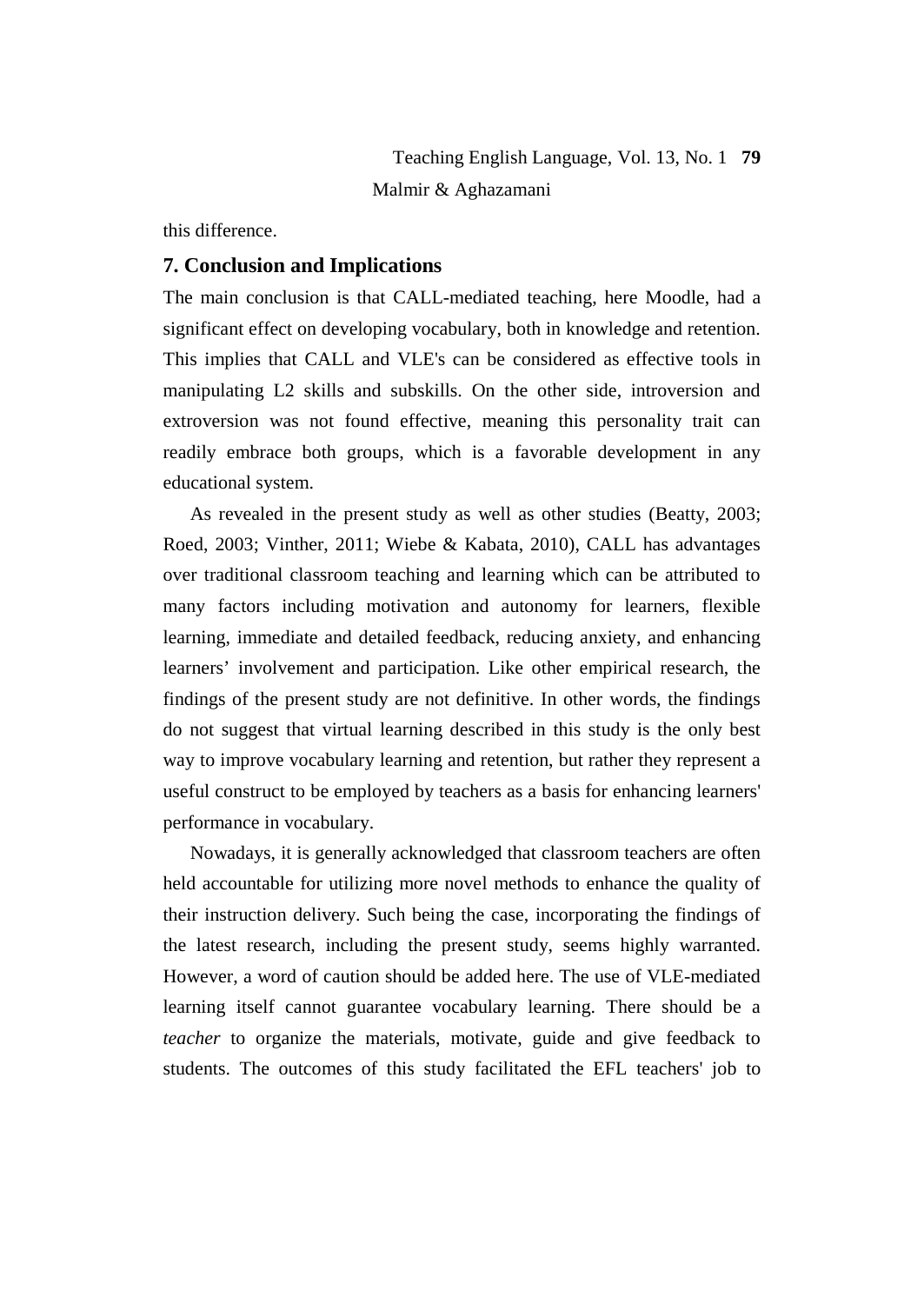Moodle Implementation …

design and adapt language learning materials for improving vocabulary knowledge and retention of participants.

The current vocabulary learning activities can be criticized because they take much of the class time and the teacher's energy. If vocabulary learning integrates to other language skills and components like presenting through Moodle instruction framework, it would help to save teachers' time and energy. More specifically, VLE's should be introduced into EFL teachers' curriculum. In addition to this, material developers can consider VLE intervention while producing EFL lessons related to vocabulary instruction. Here, the inclusion of some tasks and exercises to be done virtually can be seen appropriate.

Clearly, no research effort is exhaustive in itself; thus further research is needed to confirm, validate, and expand upon the results of it. That is why replication of the current study should be mentioned as the main suggestion. This aside, the participants of this study were intermediate learners; replications should be made with participants of other groups and proficiency levels to examine the effect of VLE's in those situations. The same basic design could also be employed for learners of other languages. In the same vein, the effect of implementing VLE's can be gauged within other EFL skills as well as subskills like grammar, speaking, listening, and so on. Moreover, the method used in this study can be accompanied with questionnaires to find out about the attitudes and motivations of the learners and instructors towards Moodle.

 The significant effect of implementing Moodle as a VLE which was verified by the study calls for more thorough investigation of the '*reasons*' behind it. It is needless to reemphasize that discovering the reasons behind such matters can provide a wider insight to them. In addition, as the present study did not find any significant difference between introverted and extroverted participants either in vocabulary development or retention, future studies should investigate affective or emotional factors with more attention.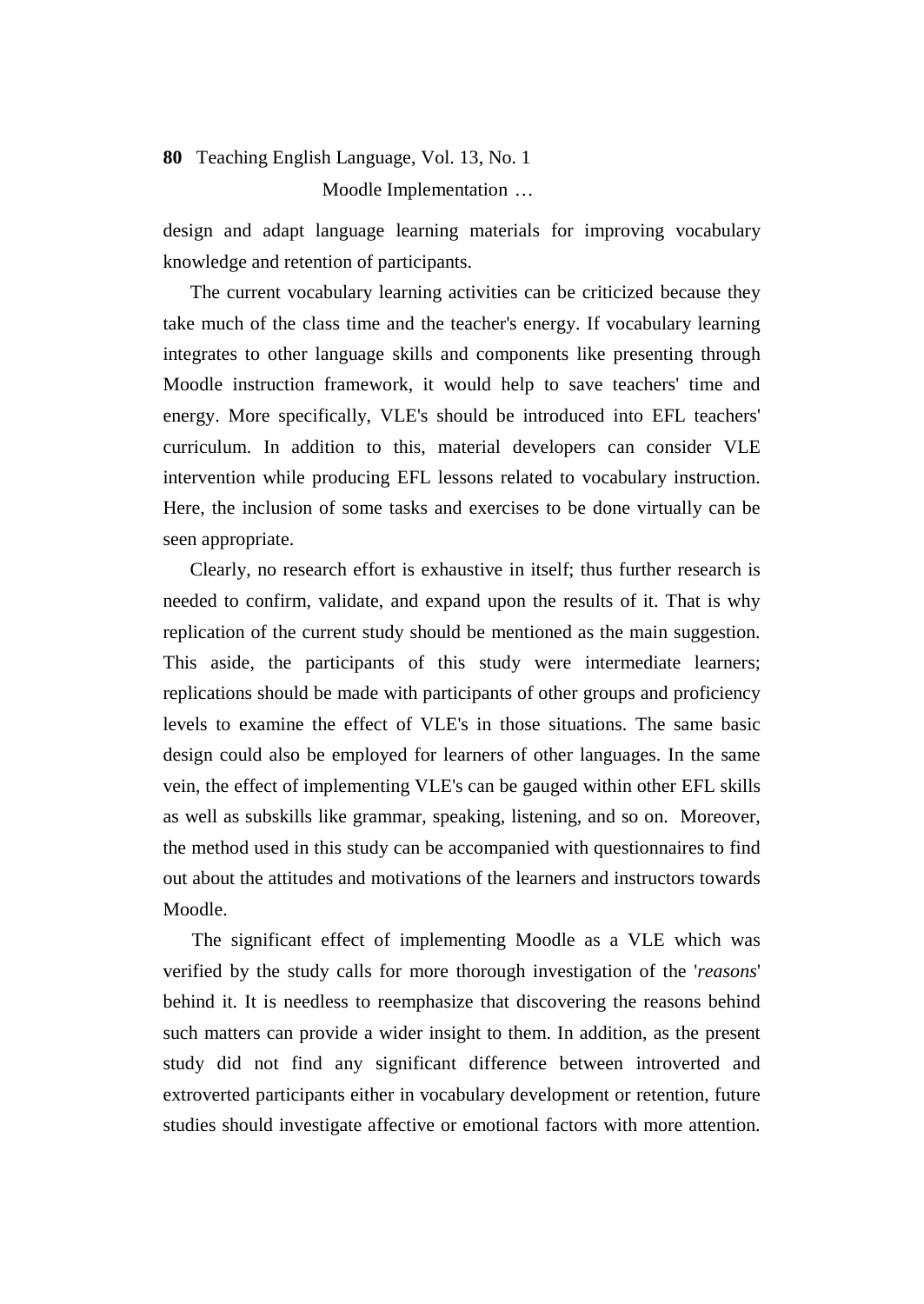Affective factors such as motivation, introversion and extroversion, or attitude towards implementing VLE's have not been given due attention in previous studies, but have begun to be recognized as crucial for more effective use of them. As Schumann (1998) has stated, "success in second language acquisition is emotionally driven'' (p. 323). Learning through VLE's should not be an exception. Any attempt to examine the affect component will definitely widen teachers' and learners' horizons about the virtual world.

### **References**

- Ayres, R. (2002). Learner attitudes towards the use of CALL. *Computer Assisted Language Learning*, *15*(3), 241–249.
- Barker, J., & Gossman, P. (2013). The learning impact of a virtual learning environment: students' views. *Teacher Education Advancement Network Journal*, *5*(2), 19–38.
- Brown, H. D. (2014). *Principles of language learning and teaching* (6<sup>th</sup> ed.). New York: Pearson Education ESL.
- Beatty, K. (2003). *Teaching and researching computer assisted language learning*. New York: Longman: Pearson Education.
- Beatty, B., & Ulasewicz, C. (2006). Online teaching and learning in transition: Faculty perspectives on moving from blackboard to the Moodle learning management system. *Tech Trends, 50*(4), 36–45.
- Burston, J. (2013). Mobile-assisted language learning: A selected annotated bibliography of implementation studies from 1994-2012. *Language Learning and Technology, 17*(3), 157–225.
- Carrell, P., Prince, M. S., & Astika, G. (1996). Personality types and language learning in an EFL context. *Language Learning, 46*(1), 75–99.
- Chapelle, C. A. (2001). *Computer applications in second language acquisition: Foundations for teaching, testing and research.* Cambridge: Cambridge University Press.
- Dewaele, J. M., & Furnham, A. (1999). Extraversion: The unloved variable in applied linguistic research. *Language Learning, 49*(3), 509–544.
- Dudeney, G., & Hockly, N. (2007). *How to teach English with technology*. England: Pearson Education Limited.
- Ellis, R. (2008). *The study of second language acquisition* (2nd ed.). Oxford: Oxford University Press.
- Fowler, W. S., & Coe, N. (1988). *Nelson English language tests.* London: Butler& Tanner LTD.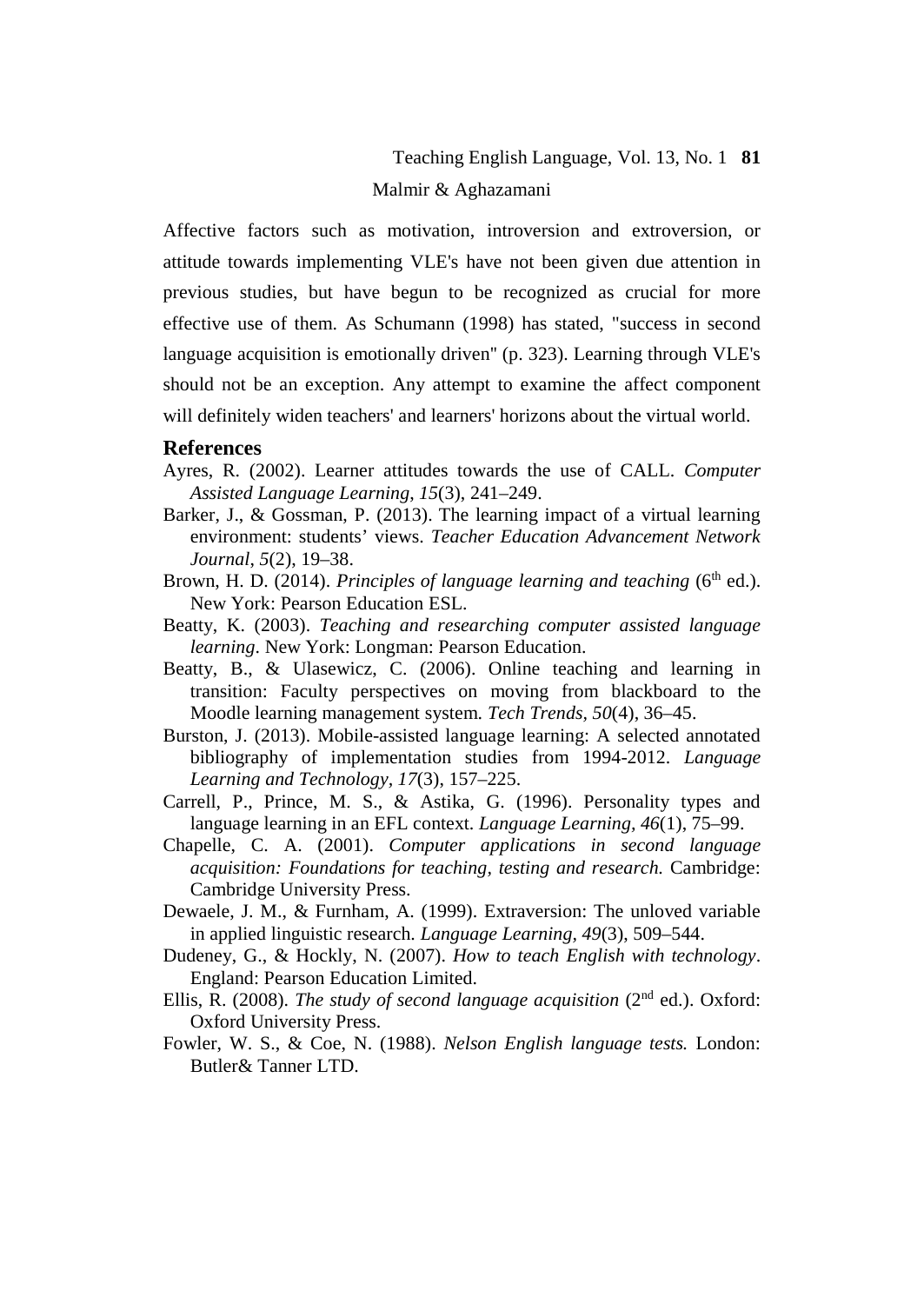Moodle Implementation …

- Golaghaei, N., & Sadighi, F. (2013). Extroversion/introversion and breadth of vocabulary knowledge. *Modern Journal of Language Teaching Methods, 3*(3), 218–232.
- Gunduz, N. (2005). Computer assisted language learning. *Journal of Language and Linguistics, 1*(2), 193–214.
- Hatch, E., & Lazaraton, A. (1991). *The research manual: Design and statistics for applied linguistics.* Boston: Heinle & Heinle.
- Hill, M. (1998). A word in your ear: Vocabulary acquisition by Chinese tertiary students. In N. Bird, P. Falvey, A. B. M. Tsui, D. M. Alison, & A. McNeill (Eds.), *Language and Learning* (pp. 447–462). Hong Kong: Government Printer.
- Holyoke, M. (2011). Virtual learning environment (VLE) or managed learning environment (MLE). *Electronic Learning, 11*(2), 66–79.
- Kilickaya, F., & Krajka, J. (2010). Comparative usefulness of online and traditional vocabulary learning. *TOJET, 9*(2), 55–63.
- Kirkgoz, Y. (2011). A blended learning study on implementing video recorded speaking tasks in task-based classroom instruction. *TOJET, 10*(4)*,* 1–13.
- Laufer, B. (2000). What's in a word that makes it hard or easy: Some intralexical factors that affect the learning of words. In N. Schmitt, & M. McCarthy (Eds.), *Vocabulary: Description, acquisition and pedagogy* (pp. 140–180). Cambridge: Cambridge University Press.
- Levy, M. (1997). *CALL: Context and conceptualization.* Oxford: Oxford University Press.
- Mackey, A., & Gass, S. M. (2012). *Research methods in second language acquisition: A practical guide.* Malden, MA: Wiley-Blackwell.
- Mayer, J. D. (2007). *Personality: A systems approach.* Boston: Allyn & Bacon.
- Myers, I. B. (1962). *The Myers-Briggs type indicator manual.* Princeton, NJ: Educational Testing Service.
- Murphy, E. (2009). Online synchronous communication in the secondlanguage classroom. *Canadian Journal of Learning and Technology, 35*(3), 10–22.
- Nam, J. (2010). Linking research and practice: effective strategies for teaching vocabulary in the ESL classroom. *TESL Canada Journal, 28*(1), 127–135.
- Nation, I.S.P. (2001). *Learning vocabulary in another language*. Cambridge: Cambridge University Press.
- Nation, I. S. P. (2006). How large a vocabulary is needed for reading and listening? *Canadian Modern Language Review*, *63*, 59–82.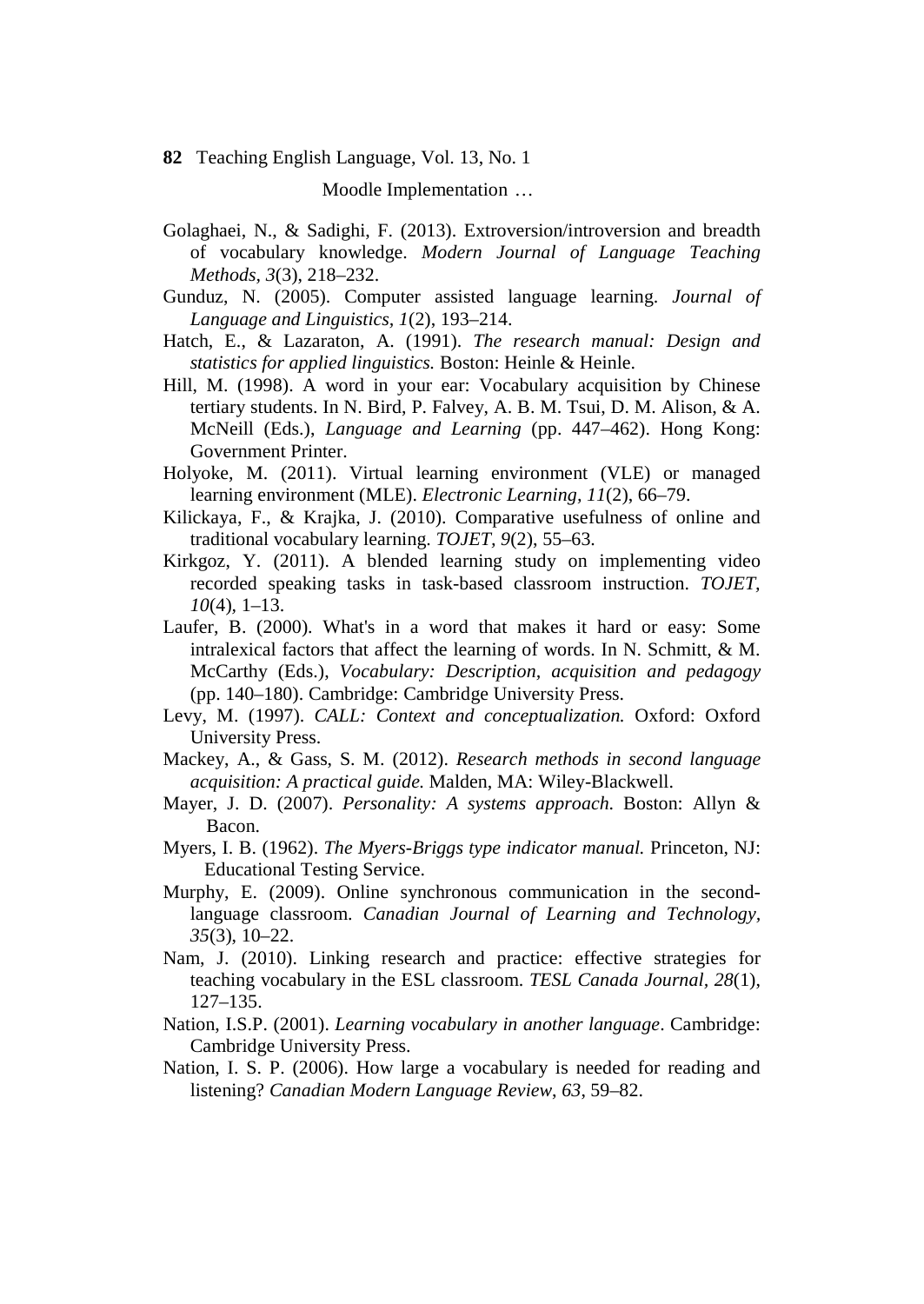#### Malmir & Aghazamani

- Pennebaker, J. W., & King, L. A. (1999). Linguistic styles: Language use as an individual difference. *Journal of Personality and Social Psychology, 77*, 1296–1312.
- Roed, J. (2003). Language learner behavior in a virtual environment. *Computer Assisted Language Learning, 16*(2-3), 155–172.
- Schmitt, N. (2014). Size and depth of vocabulary knowledge: What the research shows. *Language Learning, 64*(4), 913–951.
- Schmitt, N., & Schmitt, D. (2014). A reassessment of frequency and vocabulary size in L2 vocabulary teaching. *Language Teaching, 47*(4), 484–503.
- Schumann, J. H. (1998). The neurobiology of affect in language. *A Supplement to Language Learning*, *48,* 320–326.
- Shafaei, A., (2011). Effect of project-based learning on vocabulary recall and retention, case study from Iran. *The Modern Language Journal, 44*(2), 67–84.
- Soleimani, H., Rahimi, Z., & Sadeghi, H. (2015). Project-based learning and its positive effects on Iranian intermediate EFL learners' reading ability and vocabulary achievement. *International Journal of English Language and Literature Study, 4*(1), 1–9.
- Soltani Tehrani N., & Tabatabaei, O. (2012). The impact of blended online learning on Iranian EFL learners' vocabulary achievement. *International Electronic Journal for the Teachers of English, 2*(5), 73–88.
- Sonbul, S., & Schmitt, N. (2013). Explicit and implicit lexical knowledge: Acquisition of collocations under different input conditions. *Language Learning, 63*(1), 121–159.
- Stanford, J. (2009). *Moodle 1.9 for second language teaching: Engaging online language learning activities using the Moodle platform.* Birmingham: Packt Publishing Limited.
- Svenconis, D. J., & Kerst, S. (1994). Investigating the teaching of second language vocabulary through semantic mapping in a hypertext environment. *CALICO Journal, 12*(2-3), 33–57.
- Tower, D. (2000). *A quantitative interaction analysis of an authentic CALL environment: New dynamic English.* Unpublished M.A. thesis. Iowa State University.
- Tozcu, A., & Coady, J. (2004). Successful learning of frequent vocabulary through CALL also benefits reading comprehension and speed. *Computer Assisted Language Learning, 17*(5), 473–495.
- Vinther, J. (2011). Enhancing motivation with cultural narratives in computer-mediated communication. *Computer Assisted Language Learning, 24*(4), 337–352.
- Walker, A., & White, G. (2013). *Technology enhanced language learning: Connecting theory and practice*. Oxford: Oxford University Press.
- Warschauer, M., Shetzer, H., & Meloni, C. (2001). *Internet for English teaching*. Bloomington, IL: Pantagraph Printing.